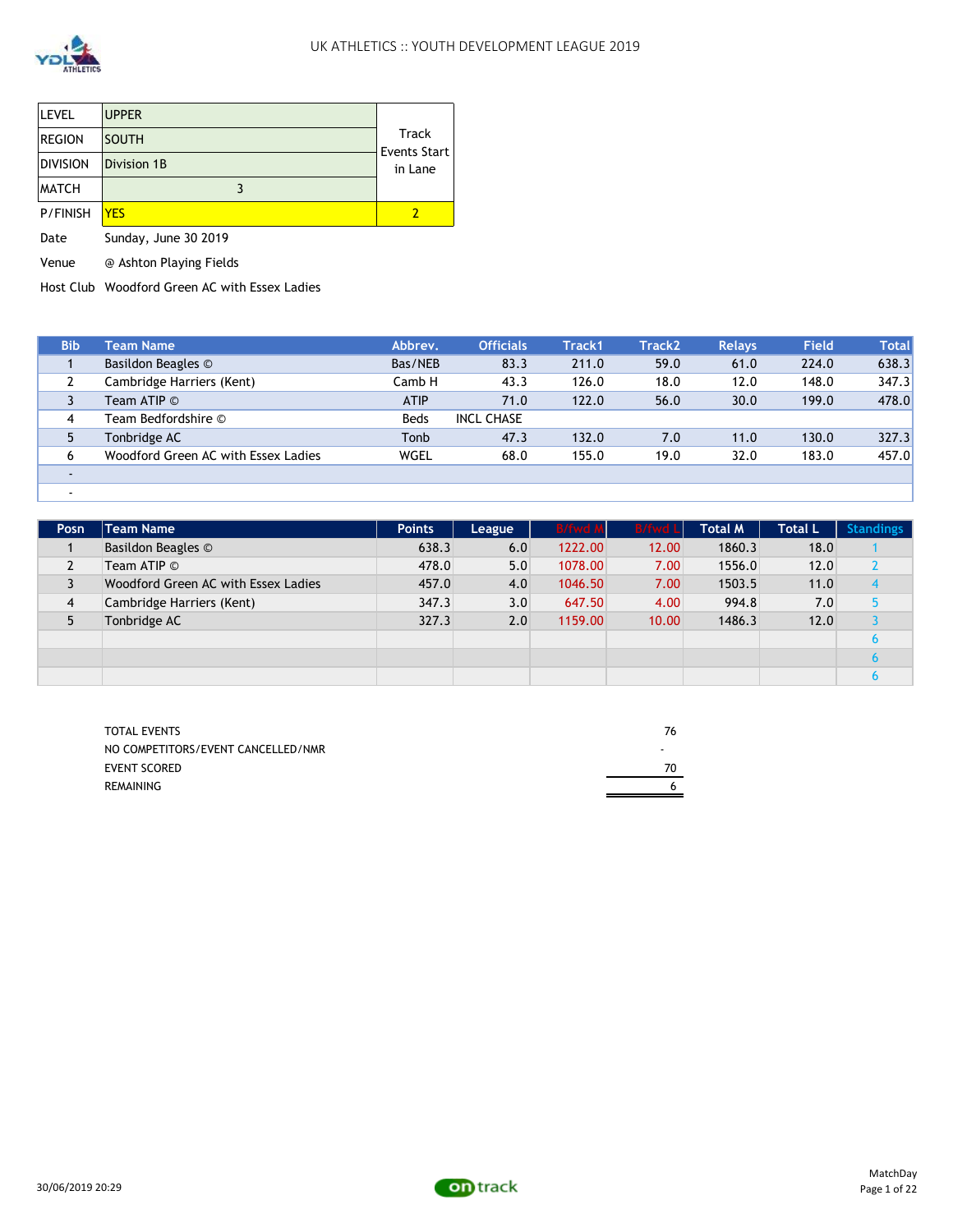

## **30/06/2019**

|      |    | 100m U20 Men A             | Wind    | 1.5     |              |   |    | 100m U20 Men B                   | Wind    | 2.4     |            |
|------|----|----------------------------|---------|---------|--------------|---|----|----------------------------------|---------|---------|------------|
|      |    | Posn No. Athlete           | Club    | Perf    | <b>AAA</b>   |   |    | Posn No. Athlete                 | Club    | Perf    | <b>AAA</b> |
| 1    | 6  | <b>ADUM-YEBOAH Matthew</b> | WGEL    | 10.92   | $\mathbf{2}$ | 1 |    | 66 HAKEEM Winfred                | WGEL    | 11.15   | 3          |
| 2    | 5  | <b>BACHORSKI Anton</b>     | Tonb    | 10.92   | 2            | 2 |    | 22 AKOR Peter                    | Camb H  | 11.33   |            |
| 3    | 1  | HARDING Joseph X           | Bas/NEB | 11.03   | 3            | 3 |    | 55 PRAGER Oscar                  | Tonb    | 12.68   |            |
| 4    | 2  | <b>MOORE Luke</b>          | Camb H  | 11.08   | 3            | 4 |    |                                  |         |         |            |
| 5    |    |                            |         |         |              | 5 |    |                                  |         |         |            |
| 6    |    |                            |         |         |              | 6 |    |                                  |         |         |            |
| 7    |    |                            |         |         |              | 7 |    |                                  |         |         |            |
| 8    |    |                            |         |         |              | 8 |    |                                  |         |         |            |
|      |    | 200m U20 Men A             | Wind    | $-2.4$  |              |   |    | 200m U20 Men B                   | Wind    |         |            |
| Posn |    | No. Athlete                | Club    | Perf    | AAA          |   |    | Posn No. Athlete                 | Club    | Perf    | AAA        |
| 1    | 1  | PASCALL-MENZIE JOEL X      | Bas/NEB | 21.72   | 1            | 1 |    | 66 HAKEEM Winfred                | WGEL    | 22.70   | 3          |
| 2    | 6  | ADUM-YEBOAH Matthew        | WGEL    | 22.03   | 1            | 2 |    | 22 AKOR Peter                    | Camb H  | 23.01   |            |
| 3    | 2  | <b>MOORE Luke</b>          | Camb H  | 22.38   | 3            | 3 | 11 | JEFIA Dennis                     | Bas/NEB | 23.10   |            |
| 4    | 5. | <b>BACHORSKI Anton</b>     | Tonb    | 22.54   | 3            | 4 |    | 55 CHERIAN Ryan                  | Tonb    | 23.30   |            |
| 5    | 3  | DOUGAL Barnaby             | ATIP    | 24.96   |              | 5 |    | 33 STIVAL Louis X                | ATIP    | 25.60   |            |
| 6    |    |                            |         |         |              | 6 |    |                                  |         |         |            |
| 7    |    |                            |         |         |              | 7 |    |                                  |         |         |            |
| 8    |    |                            |         |         |              | 8 |    |                                  |         |         |            |
|      |    | 400m U20 Men A             |         |         |              |   |    | 400m U20 Men B                   |         |         |            |
| Posn |    | No. Athlete                | Club    | Perf    | AAA          |   |    | Posn No. Athlete                 | Club    | Perf    | AAA        |
| 1    | 5. | <b>CRICK Charles</b>       | Tonb    | 51.10   | 3            | 1 |    | 55 CHERIAN Ryan                  | Tonb    | 51.28   |            |
| 2    | 3  | DOUGAL Barnaby             | ATIP    | 53.96   |              | 2 |    | 33 CHAPMAN Owen X                | ATIP    | 56.42   |            |
| 3    |    |                            |         |         |              | 3 |    |                                  |         |         |            |
| 4    |    |                            |         |         |              | 4 |    |                                  |         |         |            |
| 5    |    |                            |         |         |              | 5 |    |                                  |         |         |            |
| 6    |    |                            |         |         |              | 6 |    |                                  |         |         |            |
| 7    |    |                            |         |         |              | 7 |    |                                  |         |         |            |
| 8    |    |                            |         |         |              | 8 |    |                                  |         |         |            |
|      |    | 800m U20 Men A             |         |         |              |   |    | 800m U20 Men B                   |         |         |            |
|      |    | Posn No. Athlete           | Club    | Perf    | <b>AAA</b>   |   |    | Posn No. Athlete                 | Club    | Perf    | AAA        |
| 1    | 5  | <b>CRICK Charles</b>       | Tonb    | 02:01.9 |              | 1 |    | 55 EMM Toby                      | Tonb    | 02:05.8 |            |
| 2    | 6  | <b>WEERAKKODY Videsh</b>   | WGEL    | 02:03.5 |              | 2 |    | 11 WRIGHT James                  | Bas/NEB | 02:08.9 |            |
| 3    | 3  | <b>SMITH Marshall</b>      | ATIP    | 02:05.1 |              | 3 |    | 22 OREGBOMWANHIA Darren X Camb H |         | 02:16.0 |            |
| 4    | 2  | <b>OLAWUNMI Joshua</b>     | Camb H  | 02:06.3 |              | 4 |    |                                  |         |         |            |
| 5    | 1  | SAVAGE Luke                | Bas/NEB | 02:06.5 |              | 5 |    |                                  |         |         |            |
| 6    |    |                            |         |         |              | 6 |    |                                  |         |         |            |
| 7    |    |                            |         |         |              | 7 |    |                                  |         |         |            |
| 8    |    |                            |         |         |              | 8 |    |                                  |         |         |            |

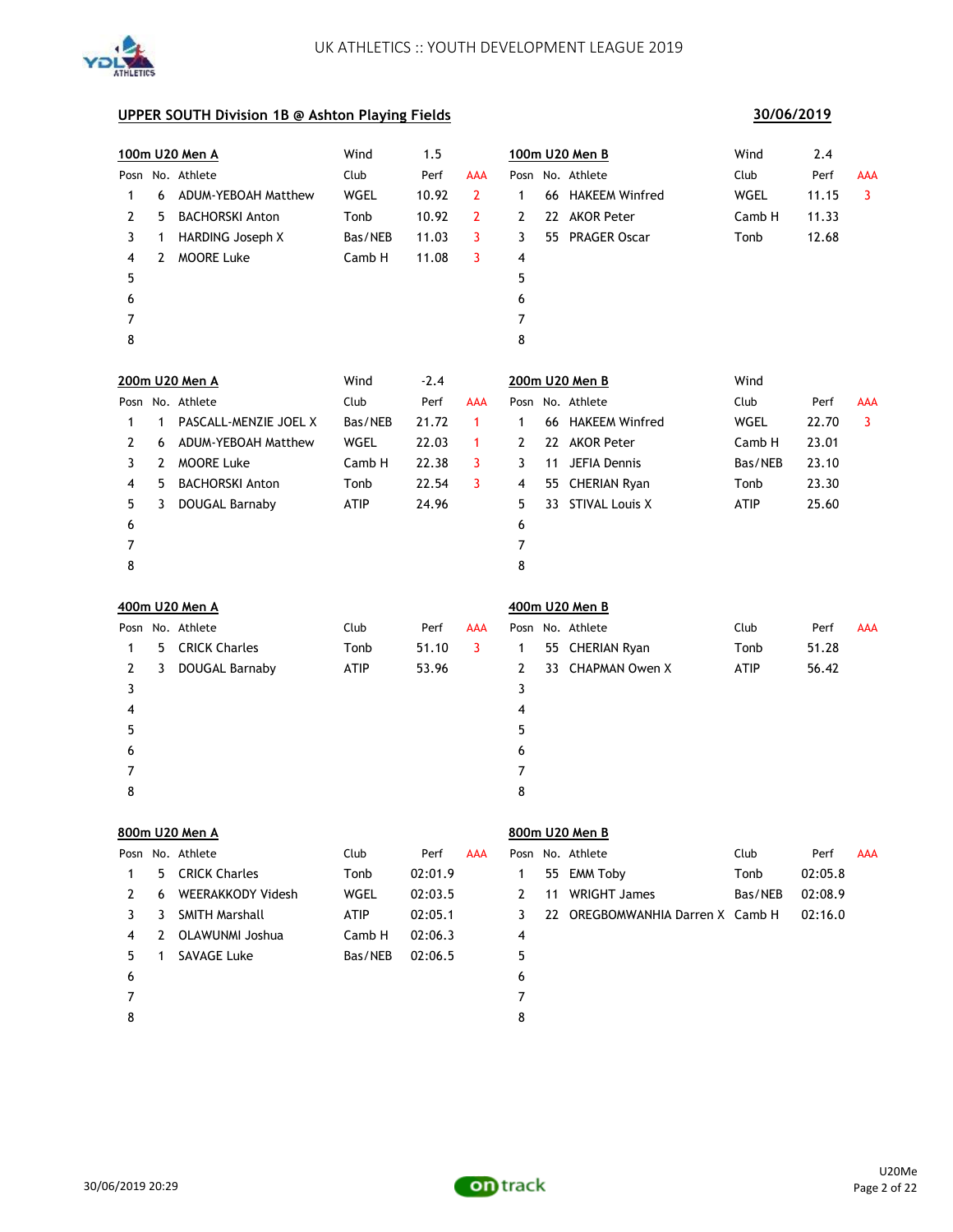

|                |   | 1500m U20 Men A        |         |          |            |                |              | 1500m U20 Men B        |         |          |            |
|----------------|---|------------------------|---------|----------|------------|----------------|--------------|------------------------|---------|----------|------------|
|                |   | Posn No. Athlete       | Club    | Perf     | <b>AAA</b> |                |              | Posn No. Athlete       | Club    | Perf     | AAA        |
| 1              |   | 33 SMALL Louis X       | ATIP    | 04:08.14 |            | 1              | $\mathbf{3}$ | <b>SMITH Marshall</b>  | ATIP    | 04:08.84 |            |
| 2              | 6 | WEERAKKODY Videsh      | WGEL    | 04:13.68 |            | 2              |              | 11 MCGILL Daniel       | Bas/NEB | 04:39.19 |            |
| 3              |   | 1 HILL George          | Bas/NEB | 04:35.26 |            | 3              |              |                        |         |          |            |
| 4              |   |                        |         |          |            | 4              |              |                        |         |          |            |
| 5              |   |                        |         |          |            | 5              |              |                        |         |          |            |
| 6              |   |                        |         |          |            | 6              |              |                        |         |          |            |
| 7              |   |                        |         |          |            | 7              |              |                        |         |          |            |
| 8              |   |                        |         |          |            | 8              |              |                        |         |          |            |
|                |   | 3000m U20 Men A        |         |          |            |                |              | 3000m U20 Men B        |         |          |            |
|                |   | Posn No. Athlete       | Club    | Perf     | <b>AAA</b> |                |              | Posn No. Athlete       | Club    | Perf     | AAA        |
| 1              | 1 | <b>BROWN Isaac</b>     | Bas/NEB | 09:36.95 |            | $\mathbf{1}$   |              |                        |         |          |            |
| 2              |   |                        |         |          |            | 2              |              |                        |         |          |            |
| 3              |   |                        |         |          |            | 3              |              |                        |         |          |            |
| 4              |   |                        |         |          |            | 4              |              |                        |         |          |            |
| 5              |   |                        |         |          |            | 5              |              |                        |         |          |            |
| 6              |   |                        |         |          |            | 6              |              |                        |         |          |            |
| 7              |   |                        |         |          |            | 7              |              |                        |         |          |            |
| 8              |   |                        |         |          |            | 8              |              |                        |         |          |            |
|                |   | 110m Hurdles U20 Men A | Wind    | $-0.7$   |            |                |              | 110m Hurdles U20 Men B | Wind    |          |            |
|                |   | Posn No. Athlete       | Club    | Perf     | AAA        |                |              | Posn No. Athlete       | Club    | Perf     | <b>AAA</b> |
| 1              |   | 2 BUSOIR Fuad          | Camb H  | 18.09    |            | 1              |              |                        |         |          |            |
| 2              |   |                        |         |          |            | 2              |              |                        |         |          |            |
| 3              |   |                        |         |          |            | 3              |              |                        |         |          |            |
| 4              |   |                        |         |          |            | 4              |              |                        |         |          |            |
| 5              |   |                        |         |          |            | 5              |              |                        |         |          |            |
| 6              |   |                        |         |          |            | 6              |              |                        |         |          |            |
| $\overline{7}$ |   |                        |         |          |            | $\overline{7}$ |              |                        |         |          |            |
| 8              |   |                        |         |          |            | 8              |              |                        |         |          |            |
|                |   | 400m Hurdles U20 Men A |         |          |            |                |              | 400m Hurdles U20 Men B |         |          |            |
|                |   | Posn No. Athlete       | Club    | Perf     | AAA        |                |              | Posn No. Athlete       | Club    | Perf     | AAA        |
| 1              |   | 2 BUSOIR Fuad          | Camb H  | 60.43    |            | 1              |              |                        |         |          |            |
| 2              |   |                        |         |          |            | 2              |              |                        |         |          |            |
| 3              |   |                        |         |          |            | 3              |              |                        |         |          |            |
| 4              |   |                        |         |          |            | 4              |              |                        |         |          |            |
| 5              |   |                        |         |          |            | 5              |              |                        |         |          |            |
| 6              |   |                        |         |          |            | 6              |              |                        |         |          |            |
| 7              |   |                        |         |          |            | 7              |              |                        |         |          |            |
|                |   |                        |         |          |            |                |              |                        |         |          |            |

8

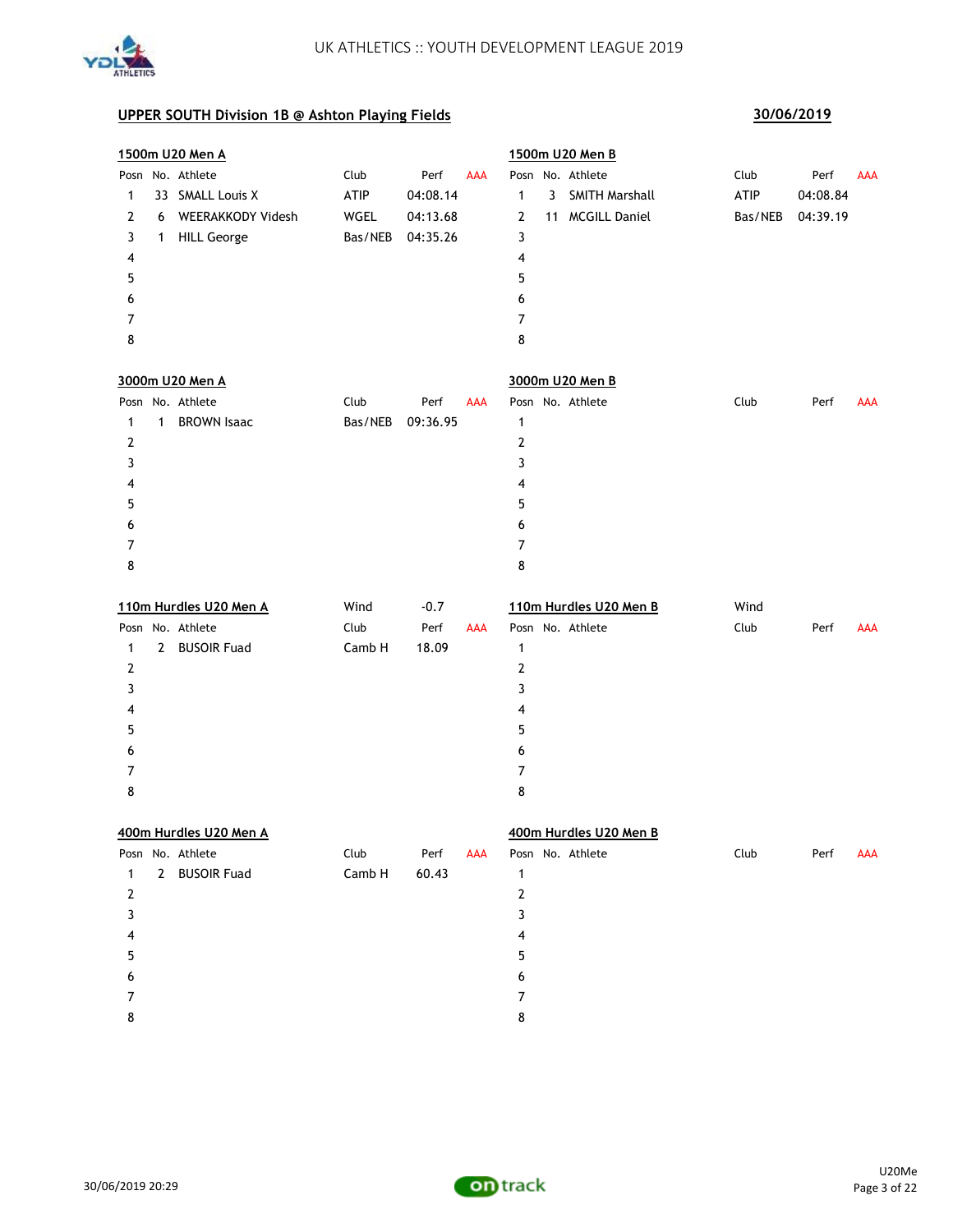

| 2000m s/c U20 Men A |      |      |            | 2000m s/c U20 Men B |      |      |     |
|---------------------|------|------|------------|---------------------|------|------|-----|
| Posn No. Athlete    | Club | Perf | <b>AAA</b> | Posn No. Athlete    | Club | Perf | AAA |
|                     |      |      |            |                     |      |      |     |
|                     |      |      |            |                     |      |      |     |
|                     |      |      |            |                     |      |      |     |
| 4                   |      |      |            | 4                   |      |      |     |
| 5                   |      |      |            | 5                   |      |      |     |
| 6                   |      |      |            | 6                   |      |      |     |
|                     |      |      |            |                     |      |      |     |
| 8                   |      |      |            | 8                   |      |      |     |

|      |   | Long Jump U20 Men A    |         |      |     |   | Long Jump U20 Men B |      |      |     |
|------|---|------------------------|---------|------|-----|---|---------------------|------|------|-----|
| Posn |   | Bib Athlete            | Club    | Perf | AAA |   | Posn Bib Athlete    | Club | Perf | AAA |
| 1    | 1 | <b>ELLIS Cameron X</b> | Bas/NEB | 6.79 | 2   | 1 |                     |      |      |     |
| 2    | 2 | <b>BURCH James</b>     | Camb H  | 5.83 |     | 2 |                     |      |      |     |
| 3    |   |                        |         |      |     | 3 |                     |      |      |     |
| 4    |   |                        |         |      |     | 4 |                     |      |      |     |
| 5    |   |                        |         |      |     | 5 |                     |      |      |     |
| 6    |   |                        |         |      |     | 6 |                     |      |      |     |
|      |   |                        |         |      |     |   |                     |      |      |     |
| 8    |   |                        |         |      |     | 8 |                     |      |      |     |
|      |   |                        |         |      |     |   |                     |      |      |     |
|      |   |                        |         |      |     |   |                     |      |      |     |

| High Jump U20 Men A |                    |        |      |     |  | High Jump U20 Men B |                  |      |      |     |  |  |
|---------------------|--------------------|--------|------|-----|--|---------------------|------------------|------|------|-----|--|--|
|                     | Posn Bib Athlete   | Club   | Perf | AAA |  |                     | Posn Bib Athlete | Club | Perf | AAA |  |  |
|                     | 1 2 OKOSIEME Luke  | Camb H | 1.90 |     |  |                     |                  |      |      |     |  |  |
|                     | 2 3 SMITH Marshall | ATIP   | 1.60 |     |  |                     |                  |      |      |     |  |  |

|      |   | Triple Jump U20 Men A |        |       |     |        |  | Triple Jump U20 Men B |      |      |            |
|------|---|-----------------------|--------|-------|-----|--------|--|-----------------------|------|------|------------|
| Posn |   | Bib Athlete           | Club   | Perf  | AAA |        |  | Posn Bib Athlete      | Club | Perf | <b>AAA</b> |
| 1    | 2 | <b>BUSOIR Fuad</b>    | Camb H | 10.97 |     |        |  |                       |      |      |            |
| 2    |   |                       |        |       |     | າ<br>L |  |                       |      |      |            |
| 3    |   |                       |        |       |     | 3      |  |                       |      |      |            |
| 4    |   |                       |        |       |     | 4      |  |                       |      |      |            |
| 5    |   |                       |        |       |     | 5      |  |                       |      |      |            |
| 6    |   |                       |        |       |     | 6      |  |                       |      |      |            |
|      |   |                       |        |       |     | ┓      |  |                       |      |      |            |
| 8    |   |                       |        |       |     | 8      |  |                       |      |      |            |
|      |   |                       |        |       |     |        |  |                       |      |      |            |

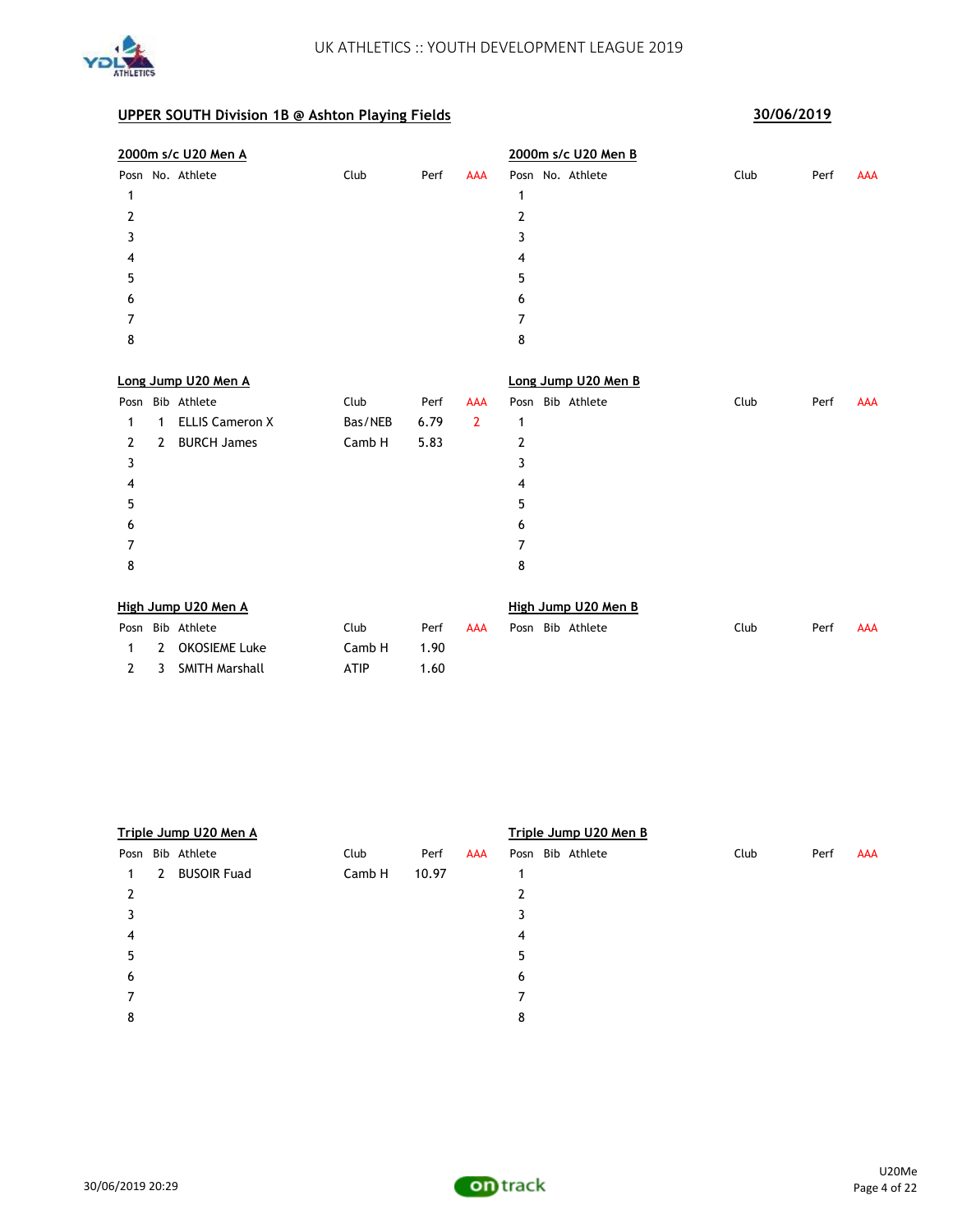

| Pole Vault U20 Men A |      | Pole Vault U20 Men B |     |                  |      |      |     |
|----------------------|------|----------------------|-----|------------------|------|------|-----|
| Posn Bib Athlete     | Club | Perf                 | AAA | Posn Bib Athlete | Club | Perf | AAA |

| Posn Bib Athlete<br>Bib Athlete<br>Club<br><b>AAA</b><br>Club<br>Perf<br>Perf<br>Posn<br><b>REID Charlie</b><br><b>WGEL</b><br>10.84<br>66 FINCH Thomas<br><b>WGEL</b><br>7.77<br>6<br>$\mathbf{1}$<br>1<br><b>CRICK Charles</b><br>55 EMM Toby<br>7.22<br>Tonb<br>7.47<br>Tonb<br>$\mathbf{2}$<br>$\mathbf{2}$<br>5<br><b>DOUGAL Barnaby</b><br>ATIP<br>7.11<br>3<br>3<br>3<br>4<br>4<br>5<br>5<br>6<br>6 | <b>AAA</b> |  |  |  |  |  |  |
|------------------------------------------------------------------------------------------------------------------------------------------------------------------------------------------------------------------------------------------------------------------------------------------------------------------------------------------------------------------------------------------------------------|------------|--|--|--|--|--|--|
|                                                                                                                                                                                                                                                                                                                                                                                                            |            |  |  |  |  |  |  |
|                                                                                                                                                                                                                                                                                                                                                                                                            |            |  |  |  |  |  |  |
|                                                                                                                                                                                                                                                                                                                                                                                                            |            |  |  |  |  |  |  |
|                                                                                                                                                                                                                                                                                                                                                                                                            |            |  |  |  |  |  |  |
|                                                                                                                                                                                                                                                                                                                                                                                                            |            |  |  |  |  |  |  |
|                                                                                                                                                                                                                                                                                                                                                                                                            |            |  |  |  |  |  |  |
|                                                                                                                                                                                                                                                                                                                                                                                                            |            |  |  |  |  |  |  |
| 7<br>7                                                                                                                                                                                                                                                                                                                                                                                                     |            |  |  |  |  |  |  |
| 8<br>8                                                                                                                                                                                                                                                                                                                                                                                                     |            |  |  |  |  |  |  |
|                                                                                                                                                                                                                                                                                                                                                                                                            |            |  |  |  |  |  |  |
| Discus U20 Men A<br>Discus U20 Men B                                                                                                                                                                                                                                                                                                                                                                       |            |  |  |  |  |  |  |
| Bib Athlete<br>Club<br>Posn Bib Athlete<br>Club<br>Perf<br><b>AAA</b><br>Perf<br>Posn                                                                                                                                                                                                                                                                                                                      | <b>AAA</b> |  |  |  |  |  |  |
| <b>FINCH Thomas</b><br>66 REID Charlie<br>WGEL<br>WGEL<br>30.68<br>21.11<br>6<br>1<br>1                                                                                                                                                                                                                                                                                                                    |            |  |  |  |  |  |  |
| $\overline{2}$<br>2                                                                                                                                                                                                                                                                                                                                                                                        |            |  |  |  |  |  |  |
| 3<br>3                                                                                                                                                                                                                                                                                                                                                                                                     |            |  |  |  |  |  |  |
| 4<br>4                                                                                                                                                                                                                                                                                                                                                                                                     |            |  |  |  |  |  |  |
| 5<br>5                                                                                                                                                                                                                                                                                                                                                                                                     |            |  |  |  |  |  |  |
| 6<br>6                                                                                                                                                                                                                                                                                                                                                                                                     |            |  |  |  |  |  |  |
| 7<br>7                                                                                                                                                                                                                                                                                                                                                                                                     |            |  |  |  |  |  |  |
| 8<br>8                                                                                                                                                                                                                                                                                                                                                                                                     |            |  |  |  |  |  |  |

|   | Hammer U20 Men A |                     |      |       |     |   |  | Hammer U20 Men B |      |       |     |  |  |  |
|---|------------------|---------------------|------|-------|-----|---|--|------------------|------|-------|-----|--|--|--|
|   |                  | Posn Bib Athlete    | Club | Perf  | AAA |   |  | Posn Bib Athlete | Club | Perf  | AAA |  |  |  |
| 1 | 5                | NICHOLSON Joseph    | Tonb | 44.43 |     |   |  | 66 REID Charlie  | WGEL | 19.46 |     |  |  |  |
| 2 | 6                | <b>FINCH Thomas</b> | WGEL | 24.99 |     | 2 |  |                  |      |       |     |  |  |  |
| 3 |                  |                     |      |       |     |   |  |                  |      |       |     |  |  |  |
| 4 |                  |                     |      |       |     | 4 |  |                  |      |       |     |  |  |  |
| 5 |                  |                     |      |       |     | 5 |  |                  |      |       |     |  |  |  |
| 6 |                  |                     |      |       |     | 6 |  |                  |      |       |     |  |  |  |
|   |                  |                     |      |       |     |   |  |                  |      |       |     |  |  |  |
| 8 |                  |                     |      |       |     | 8 |  |                  |      |       |     |  |  |  |
|   |                  |                     |      |       |     |   |  |                  |      |       |     |  |  |  |

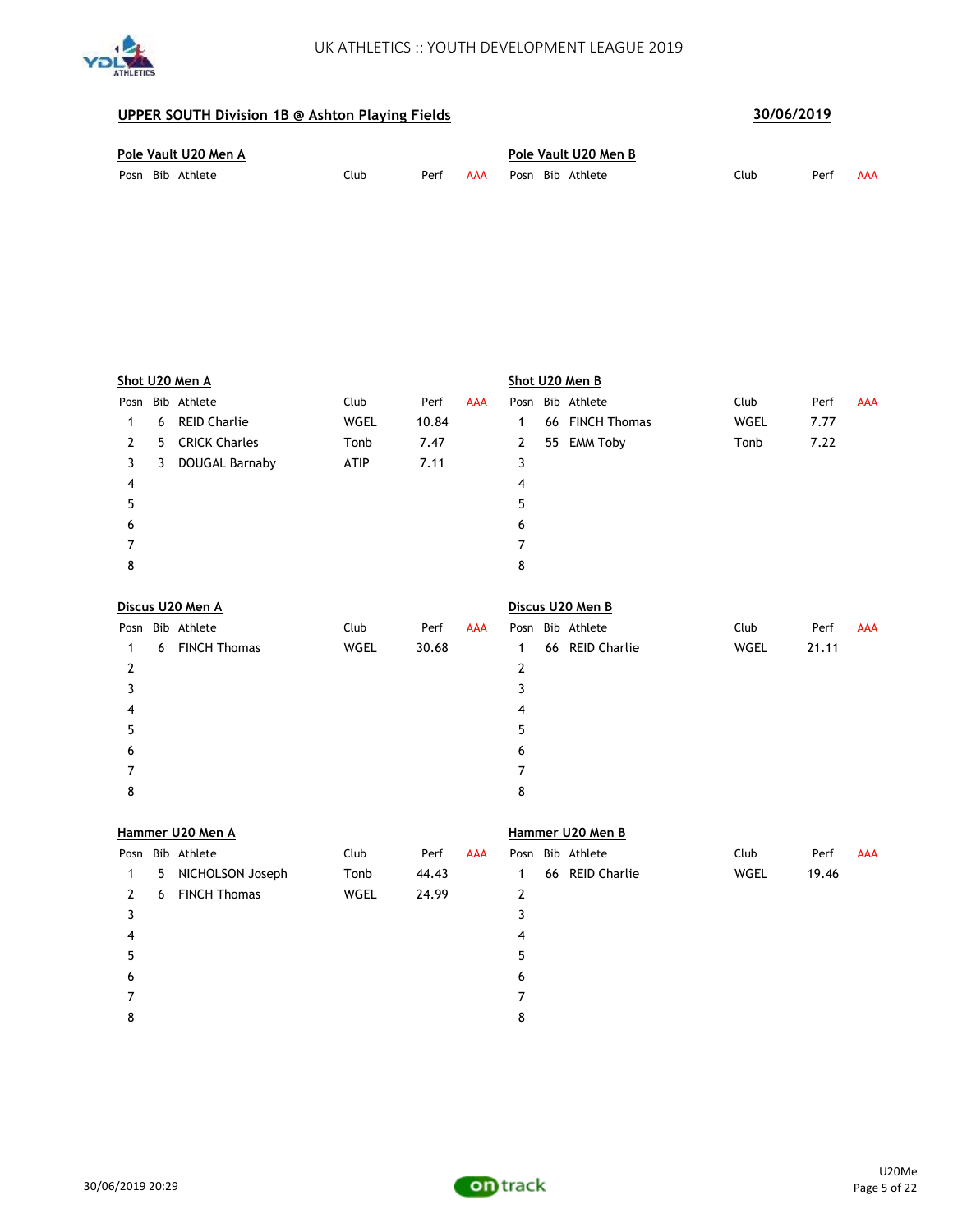

|   |    | Javelin U20 Men A   |         |       |            | Javelin U20 Men B |  |                  |      |       |            |  |
|---|----|---------------------|---------|-------|------------|-------------------|--|------------------|------|-------|------------|--|
|   |    | Posn Bib Athlete    | Club    | Perf  | <b>AAA</b> |                   |  | Posn Bib Athlete | Club | Perf  | <b>AAA</b> |  |
| 1 |    | <b>WALKER Jess</b>  | Bas/NEB | 52.96 | 3.         |                   |  | 66 REID Charlie  | WGEL | 10.89 |            |  |
| 2 | 5. | <b>EMM Toby</b>     | Tonb    | 33.04 |            | 2                 |  |                  |      |       |            |  |
| 3 | 6  | <b>FINCH Thomas</b> | WGEL    | 23.88 |            | 3                 |  |                  |      |       |            |  |
| 4 | 3  | DOUGAL Barnaby      | ATIP    | 21.99 |            | 4                 |  |                  |      |       |            |  |
| 5 |    |                     |         |       |            | 5                 |  |                  |      |       |            |  |
| 6 |    |                     |         |       |            | 6                 |  |                  |      |       |            |  |
|   |    |                     |         |       |            |                   |  |                  |      |       |            |  |
| 8 |    |                     |         |       |            | 8                 |  |                  |      |       |            |  |

### **4 x 100m U20 Men A**

| Posn No. Club |   |             | <b>Runners</b>                                                       | Perf |
|---------------|---|-------------|----------------------------------------------------------------------|------|
|               | 6 | WGEL        | HAKEEM Winfred EDWARDS Roshaun X AKINPELU Daniel ADUM-YEBOAH Matthew | 44.4 |
|               |   | Bas/NEB     | ADENIRAN Timi JEFIA Dennis BAXTER Roshaun X OYINBO-COKER Emmanuel    | 45.4 |
|               | 2 | Camb H      | AKOR Peter BUSOIR Fuad MOORE Luke WRATE Archie                       | 45.9 |
|               | 5 | Tonb        | <b>BACHORSKI Anton PRAGER Oscar EMM Toby CRICK Charles</b>           | 46.1 |
| 5.            |   | <b>ATIP</b> | CHAPMAN Owen X DOUGAL Barnaby FOAD Tammo X SMITH Marshall            | 51.0 |
| 6             |   |             |                                                                      |      |
|               |   |             |                                                                      |      |

### **4 x 400m U20 Men A**

 

| Posn No. Club |   |         | Runners                                                                       | Perf    |
|---------------|---|---------|-------------------------------------------------------------------------------|---------|
|               |   | Bas/NEB | HUME Jake X WRIGHT James ADENIRAN Timi JEFIA Dennis                           | 03:36.4 |
| $\mathcal{L}$ | 6 | WGEL    | MASSEMBO Merveilles X WEERAKKODY Videsh ALLGOOD Kieran X HAKEEM Winfr 03:42.6 |         |
|               |   |         |                                                                               |         |
| 4             |   |         |                                                                               |         |
|               |   |         |                                                                               |         |
|               |   |         |                                                                               |         |

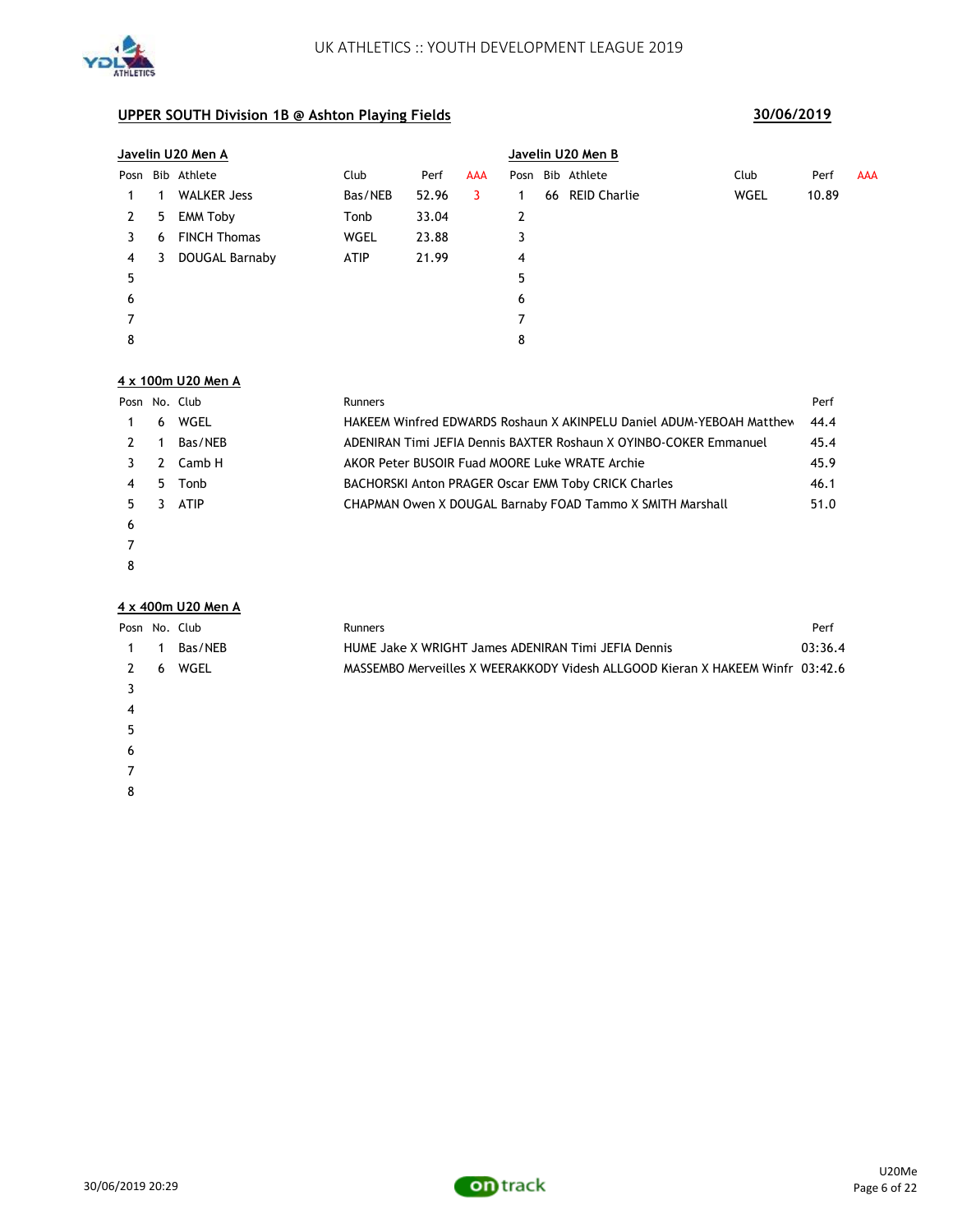

## **30/06/2019**

|   |              | 100m U20 Women A         | Wind    | 1.8     |            | 100m U20 Women B                       | Wind<br>0.2                        |
|---|--------------|--------------------------|---------|---------|------------|----------------------------------------|------------------------------------|
|   |              | Posn No. Athlete         | Club    | Perf    | <b>AAA</b> | Posn No. Athlete                       | Club<br>Perf<br>AAA                |
| 1 | $\mathbf{1}$ | <b>AWALA SHAW Dolita</b> | Bas/NEB | 12.69   |            | 11 SIBBONS Aleeya X<br>1               | 12.27<br>$\overline{2}$<br>Bas/NEB |
| 2 | 6            | ROCASTLE Denesha         | WGEL    | 13.36   |            | $\overline{2}$<br>33 YEANDLE BRONWYN X | ATIP<br>13.25                      |
| 3 | 3            | <b>COX Faith</b>         | ATIP    | 13.42   |            | 3<br>66 OLUSESAN Temitope              | WGEL<br>13.71                      |
| 4 |              |                          |         |         |            | 4                                      |                                    |
| 5 |              |                          |         |         |            | 5                                      |                                    |
| 6 |              |                          |         |         |            | 6                                      |                                    |
| 7 |              |                          |         |         |            | 7                                      |                                    |
| 8 |              |                          |         |         |            | 8                                      |                                    |
|   |              | 200m U20 Women A         | Wind    | 2.4     |            | 200m U20 Women B                       | Wind<br>2.4                        |
|   |              | Posn No. Athlete         | Club    | Perf    | <b>AAA</b> | Posn No. Athlete                       | Club<br>Perf<br>AAA                |
| 1 | $\mathbf{1}$ | AWALA SHAW Dolita        | Bas/NEB | 25.43   | 3          | 11 BAKARE Danielle<br>1                | Bas/NEB<br>27.50                   |
| 2 | 3            | SAXBY Ella X             | ATIP    | 27.73   |            | 2<br>ELLIOTT Sapphire-chyna<br>2       | Camb H<br>29.52                    |
| 3 | 6            | <b>BUAKU Rhianna</b>     | WGEL    | 28.19   |            | 3<br>66 NANDAWULA Miriam               | WGEL<br>32.41                      |
| 4 |              | 22 LUDWIG Greta          | Camb H  | 28.27   |            | 4                                      |                                    |
| 5 |              |                          |         |         |            | 5                                      |                                    |
| 6 |              |                          |         |         |            | 6                                      |                                    |
| 7 |              |                          |         |         |            | 7                                      |                                    |
| 8 |              |                          |         |         |            | 8                                      |                                    |
|   |              | 400m U20 Women A         |         |         |            | 400m U20 Women B                       |                                    |
|   |              | Posn No. Athlete         | Club    | Perf    | <b>AAA</b> | Posn No. Athlete                       | Club<br>Perf<br><b>AAA</b>         |
| 1 | 2            | LUDWIG Greta             | Camb H  | 65.38   |            | 11 WETHERIDGE Sophie X<br>1            | Bas/NEB<br>70.69                   |
| 2 | 1            | DANIEL Ameila            | Bas/NEB | 66.62   |            | 2                                      |                                    |
| 3 | 3            | <b>COX Faith</b>         | ATIP    | 69.27   |            | 3                                      |                                    |
| 4 | 6            | NANDAWULA Miriam         | WGEL    | 77.68   |            | 4                                      |                                    |
| 5 |              |                          |         |         |            | 5                                      |                                    |
| 6 |              |                          |         |         |            | 6                                      |                                    |
| 7 |              |                          |         |         |            | 7                                      |                                    |
| 8 |              |                          |         |         |            | 8                                      |                                    |
|   |              | 800m U20 Women A         |         |         |            | 800m U20 Women B                       |                                    |
|   |              | Posn No. Athlete         | Club    | Perf    | <b>AAA</b> | Posn No. Athlete                       | Club<br>Perf<br>AAA                |
| 1 | 6            | MCLEAN-JACKSON Wren X    | WGEL    | 02:36.5 |            | 1                                      |                                    |
| 2 | 2            | ATKINSON Lara            | Camb H  | 02:39.0 |            | 2                                      |                                    |
| 3 | $\mathbf{1}$ | DANIEL Ameila            | Bas/NEB | 02:45.2 |            | 3                                      |                                    |
| 4 |              |                          |         |         |            | 4                                      |                                    |
| 5 |              |                          |         |         |            | 5                                      |                                    |
| 6 |              |                          |         |         |            | 6                                      |                                    |
| 7 |              |                          |         |         |            | 7                                      |                                    |
| 8 |              |                          |         |         |            | 8                                      |                                    |

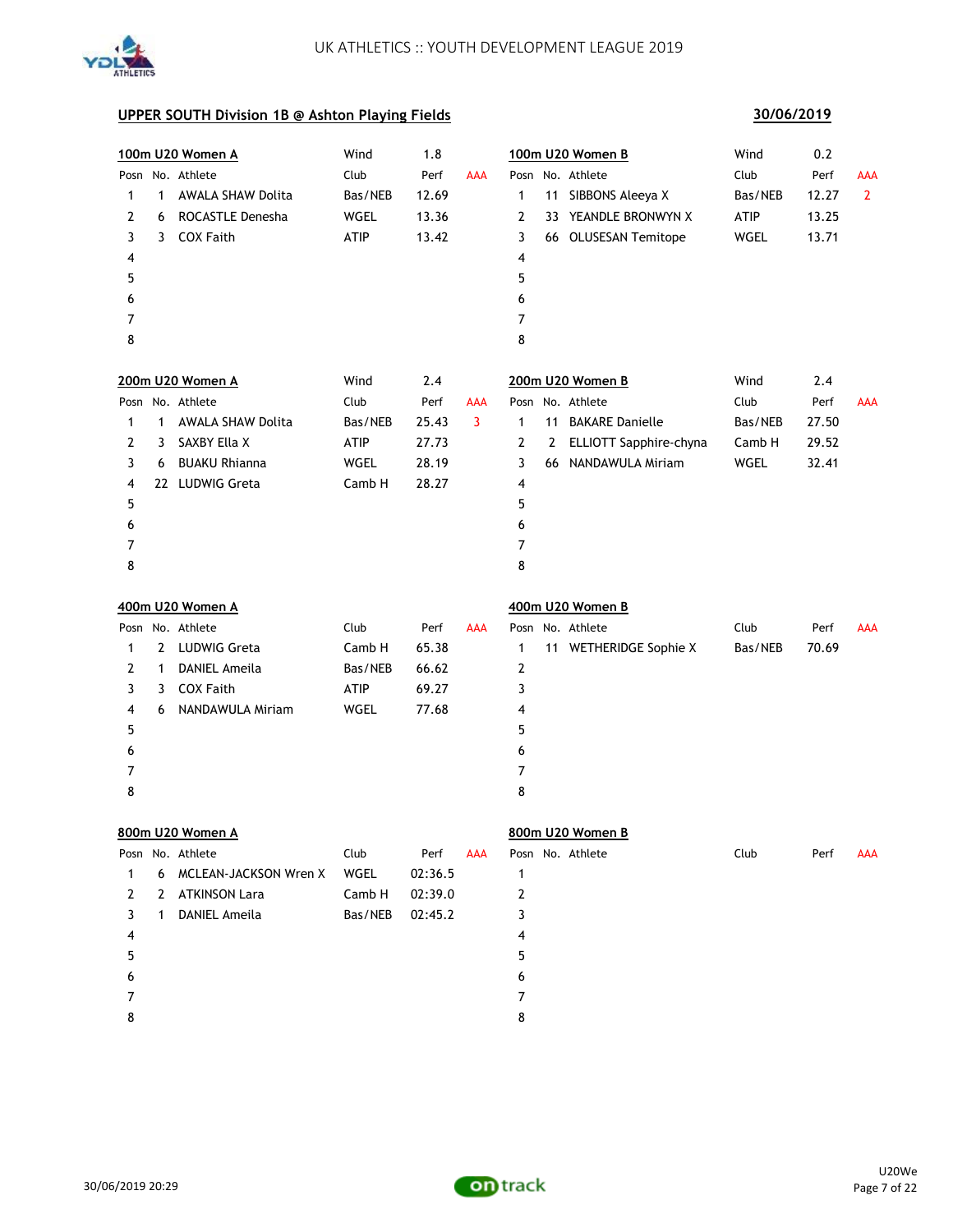

|   |   | 1500m U20 Women A        |             |          |            | 1500m U20 Women B        |         |          |            |
|---|---|--------------------------|-------------|----------|------------|--------------------------|---------|----------|------------|
|   |   | Posn No. Athlete         | Club        | Perf     | <b>AAA</b> | Posn No. Athlete         | Club    | Perf     | <b>AAA</b> |
| 1 |   | 2 ATKINSON Lara          | Camb H      | 04:56.11 |            | 11 REX Hollie X<br>1     | Bas/NEB | 05:24.68 |            |
| 2 | 1 | <b>BURRELL Grace</b>     | Bas/NEB     | 05:03.07 |            | 2                        |         |          |            |
| 3 | 3 | <b>MACKEY Ciara</b>      | <b>ATIP</b> | 06:36.42 |            | 3                        |         |          |            |
| 4 |   |                          |             |          |            | 4                        |         |          |            |
| 5 |   |                          |             |          |            | 5                        |         |          |            |
| 6 |   |                          |             |          |            | 6                        |         |          |            |
| 7 |   |                          |             |          |            | 7                        |         |          |            |
| 8 |   |                          |             |          |            | 8                        |         |          |            |
|   |   | 3000m U20 Women A        |             |          |            | 3000m U20 Women B        |         |          |            |
|   |   | Posn No. Athlete         | Club        | Perf     | <b>AAA</b> | Posn No. Athlete         | Club    | Perf     | <b>AAA</b> |
| 1 |   | 3 AMOS Imogen            | <b>ATIP</b> | 10:43.43 |            | 1                        |         |          |            |
| 2 |   |                          |             |          |            | 2                        |         |          |            |
| 3 |   |                          |             |          |            | 3                        |         |          |            |
| 4 |   |                          |             |          |            | 4                        |         |          |            |
| 5 |   |                          |             |          |            | 5                        |         |          |            |
| 6 |   |                          |             |          |            | 6                        |         |          |            |
| 7 |   |                          |             |          |            | 7                        |         |          |            |
| 8 |   |                          |             |          |            | 8                        |         |          |            |
|   |   | 100m Hurdles U20 Women A | Wind        | 0.7      |            | 100m Hurdles U20 Women B | Wind    |          |            |
|   |   | Posn No. Athlete         | Club        | Perf     | AAA        | Posn No. Athlete         | Club    | Perf     | <b>AAA</b> |
| 1 | 6 | MACDONALD Amelia         | WGEL        | 15.86    |            | 1                        |         |          |            |
| 2 |   |                          |             |          |            | 2                        |         |          |            |
| 3 |   |                          |             |          |            | 3                        |         |          |            |
| 4 |   |                          |             |          |            | 4                        |         |          |            |
| 5 |   |                          |             |          |            | 5                        |         |          |            |
| 6 |   |                          |             |          |            | 6                        |         |          |            |
| 7 |   |                          |             |          |            | 7                        |         |          |            |
| 8 |   |                          |             |          |            | 8                        |         |          |            |
|   |   | 400m Hurdles U20 Women A |             |          |            | 400m Hurdles U20 Women B |         |          |            |
|   |   | Posn No. Athlete         | Club        | Perf     | <b>AAA</b> | Posn No. Athlete         | Club    | Perf     | AAA        |
| 1 | 6 | <b>FINCH Millie</b>      | WGEL        | 79.33    |            | 1                        |         |          |            |
| 2 |   | 3 MACKEY Ciara           | ATIP        | 84.42    |            | 2                        |         |          |            |
| 3 |   |                          |             |          |            | 3                        |         |          |            |
| 4 |   |                          |             |          |            | 4                        |         |          |            |
| 5 |   |                          |             |          |            | 5                        |         |          |            |
| 6 |   |                          |             |          |            | 6                        |         |          |            |
| 7 |   |                          |             |          |            | 7                        |         |          |            |
| 8 |   |                          |             |          |            | 8                        |         |          |            |

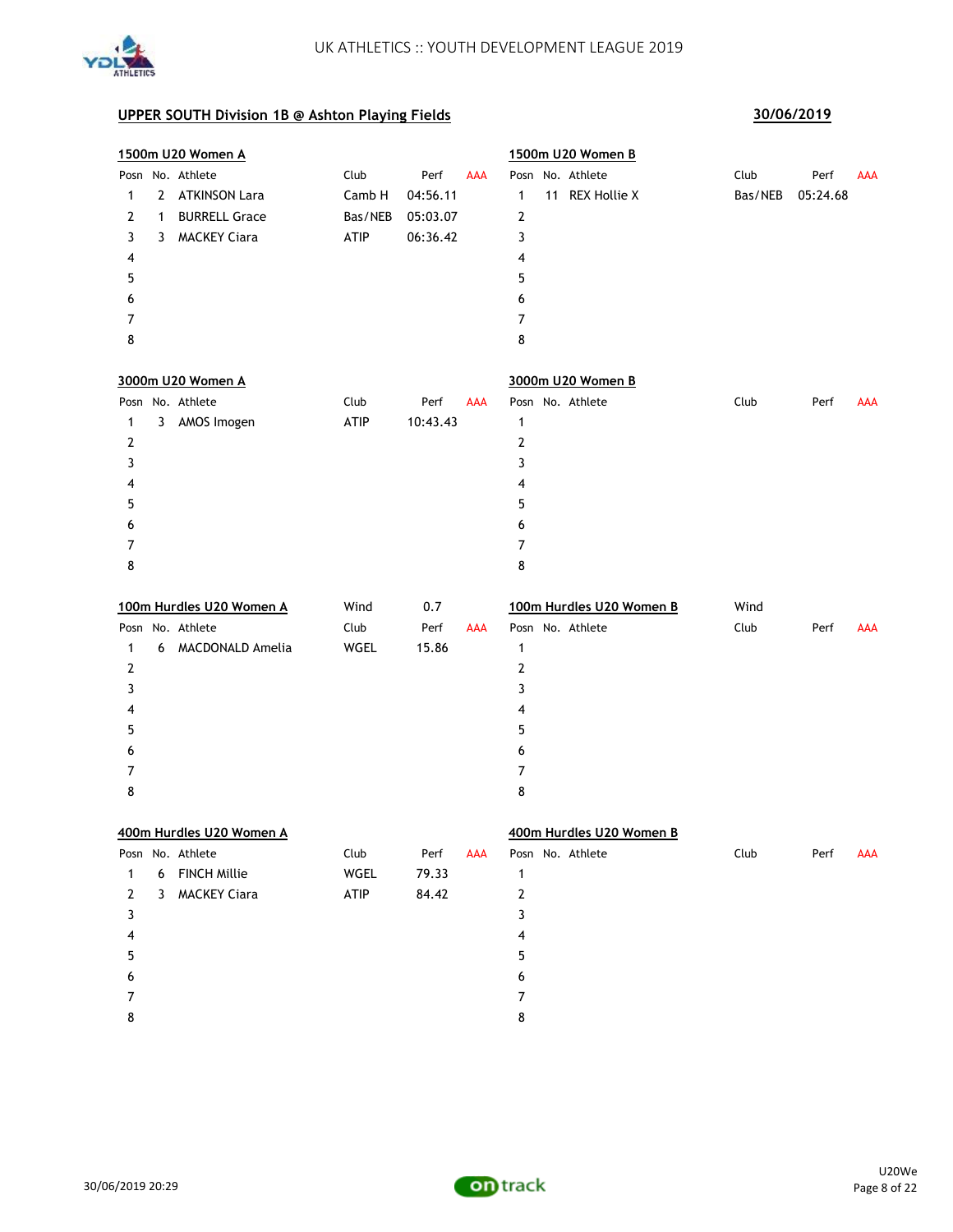

|   |    | 1500m s/c U20 Women A   |             |      |                | TD10 1500m s/c U20 Women B |        |      |            |
|---|----|-------------------------|-------------|------|----------------|----------------------------|--------|------|------------|
|   |    | Posn No. Athlete        | Club        | Perf | <b>AAA</b>     | Posn No. Athlete           | Club   | Perf | <b>AAA</b> |
| 1 |    |                         |             |      |                | 1                          |        |      |            |
| 2 |    |                         |             |      |                | 2                          |        |      |            |
| 3 |    |                         |             |      |                | 3                          |        |      |            |
| 4 |    |                         |             |      |                | 4                          |        |      |            |
| 5 |    |                         |             |      |                | 5                          |        |      |            |
| 6 |    |                         |             |      |                | 6                          |        |      |            |
| 7 |    |                         |             |      |                | 7                          |        |      |            |
| 8 |    |                         |             |      |                | 8                          |        |      |            |
|   |    |                         |             |      |                |                            |        |      |            |
|   |    | Long Jump U20 Women A   |             |      |                | Long Jump U20 Women B      |        |      |            |
|   |    | Posn Bib Athlete        | Club        | Perf | AAA            | Posn Bib Athlete           | Club   | Perf | <b>AAA</b> |
| 1 | 66 | <b>MACDONALD Amelia</b> | WGEL        | 5.54 | $\overline{2}$ | LUDWIG Greta<br>22<br>1    | Camb H | 4.02 |            |
| 2 | 2  | <b>HENRY Ayanna</b>     | Camb H      | 5.15 |                | 2                          |        |      |            |
| 3 | 3  | SAXBY Ella X            | <b>ATIP</b> | 4.37 |                | 3                          |        |      |            |
| 4 | 1  | <b>OLUOKUN Maryam</b>   | Bas/NEB     | 4.16 |                | 4                          |        |      |            |
| 5 |    |                         |             |      |                | 5                          |        |      |            |
| 6 |    |                         |             |      |                | 6                          |        |      |            |
| 7 |    |                         |             |      |                | 7                          |        |      |            |
| 8 |    |                         |             |      |                | 8                          |        |      |            |
|   |    | High Jump U20 Women A   |             |      |                | High Jump U20 Women B      |        |      |            |
|   |    | Posn Bib Athlete        | Club        | Perf | <b>AAA</b>     | Posn Bib Athlete           | Club   | Perf | <b>AAA</b> |
| 1 | 2  | <b>HENRY Ayanna</b>     | Camb H      | 1.50 |                |                            |        |      |            |
| 2 | 3  | <b>COX Faith</b>        | <b>ATIP</b> | 1.35 |                |                            |        |      |            |
| 3 | 1  | <b>TONGE Myomi</b>      | Bas/NEB     | Χ    |                |                            |        |      |            |

|      | Triple Jump U20 Women A |                        |         |       |                         |   | Triple Jump U20 Women B |                  |        |      |            |  |  |
|------|-------------------------|------------------------|---------|-------|-------------------------|---|-------------------------|------------------|--------|------|------------|--|--|
| Posn |                         | Bib Athlete            | Club    | Perf  | <b>AAA</b>              |   |                         | Posn Bib Athlete | Club   | Perf | <b>AAA</b> |  |  |
| 1    |                         | <b>OKENLA Movo X</b>   | Bas/NEB | 10.84 | 3                       |   | 22                      | ATKINSON Lara    | Camb H | 6.51 |            |  |  |
| 2    | 6                       | ROCASTLE Denesha       | WGEL    | 10.76 | $\overline{\mathbf{3}}$ | 2 |                         |                  |        |      |            |  |  |
| 3    | 2                       | ELLIOTT Sapphire-chyna | Camb H  | 8.84  |                         | 3 |                         |                  |        |      |            |  |  |
| 4    |                         |                        |         |       |                         | 4 |                         |                  |        |      |            |  |  |
| 5    |                         |                        |         |       |                         | 5 |                         |                  |        |      |            |  |  |
| 6    |                         |                        |         |       |                         | 6 |                         |                  |        |      |            |  |  |
|      |                         |                        |         |       |                         |   |                         |                  |        |      |            |  |  |
| 8    |                         |                        |         |       |                         | 8 |                         |                  |        |      |            |  |  |
|      |                         |                        |         |       |                         |   |                         |                  |        |      |            |  |  |

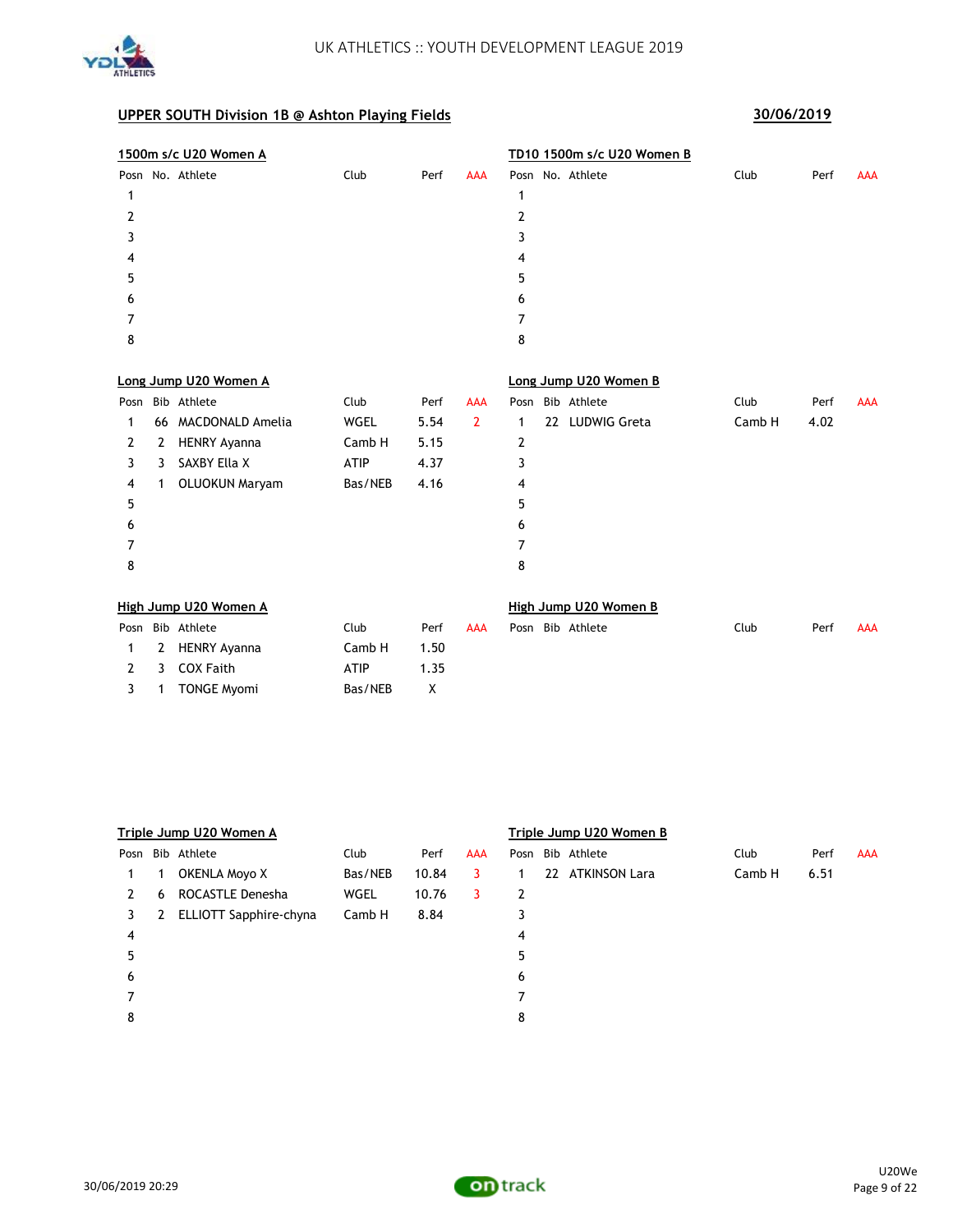

|                 | Pole Vault U20 Women A |      |      | Pole Vault U20 Women B |                  |      |      |     |  |
|-----------------|------------------------|------|------|------------------------|------------------|------|------|-----|--|
|                 | Posn Bib Athlete       | Club | Perf | AAA                    | Posn Bib Athlete | Club | Perf | AAA |  |
| $\sim$ 1 $\sim$ |                        | ATIP | 2.50 |                        |                  |      |      |     |  |

|      | Shot U20 Women A |                          |             |       |            |              |    | Shot U20 Women B         |             |       |            |  |  |  |
|------|------------------|--------------------------|-------------|-------|------------|--------------|----|--------------------------|-------------|-------|------------|--|--|--|
| Posn |                  | Bib Athlete              | Club        | Perf  | <b>AAA</b> | Posn         |    | Bib Athlete              | Club        | Perf  | <b>AAA</b> |  |  |  |
| 1    | 5                | <b>EBBAGE Kirsty Ann</b> | Tonb        | 9.12  |            | 1            | 33 | <b>BENSON Jacqueline</b> | ATIP        | 6.97  |            |  |  |  |
| 2    | 2                | <b>HENRY Ayanna</b>      | Camb H      | 7.88  |            | 2            | 11 | <b>OLUOKUN Maryam</b>    | Bas/NEB     | 6.44  |            |  |  |  |
| 3    | 1                | <b>MATTHEWS Devon</b>    | Bas/NEB     | 7.40  |            | 3            |    |                          |             |       |            |  |  |  |
| 4    | 3                | <b>COX Faith</b>         | <b>ATIP</b> | 7.30  |            | 4            |    |                          |             |       |            |  |  |  |
| 5    |                  |                          |             |       |            | 5            |    |                          |             |       |            |  |  |  |
| 6    |                  |                          |             |       |            | 6            |    |                          |             |       |            |  |  |  |
| 7    |                  |                          |             |       |            | 7            |    |                          |             |       |            |  |  |  |
| 8    |                  |                          |             |       |            | 8            |    |                          |             |       |            |  |  |  |
|      |                  | Discus U20 Women A       |             |       |            |              |    | Discus U20 Women B       |             |       |            |  |  |  |
|      |                  |                          |             |       |            |              |    |                          |             |       |            |  |  |  |
| Posn |                  | Bib Athlete              | Club        | Perf  | <b>AAA</b> | Posn         |    | Bib Athlete              | Club        | Perf  | <b>AAA</b> |  |  |  |
| 1    | 5                | <b>EBBAGE Kirsty Ann</b> | Tonb        | 35.76 | 3          | 1            |    | 66 ALLEN Abigail         | <b>WGEL</b> | 29.00 |            |  |  |  |
| 2    | 6                | <b>HAMILTON Precious</b> | WGEL        | 33.61 | 3          | $\mathbf{2}$ | 33 | <b>BENSON Jacqueline</b> | <b>ATIP</b> | 14.72 |            |  |  |  |
| 3    | 2                | <b>HOLGUIN Paula</b>     | Camb H      | 23.22 |            | 3            |    |                          |             |       |            |  |  |  |
| 4    | 3                | <b>WARD Ashley</b>       | <b>ATIP</b> | 22.29 |            | 4            |    |                          |             |       |            |  |  |  |
| 5    | 1                | <b>OKENLA Moyo X</b>     | Bas/NEB     | 19.95 |            | 5            |    |                          |             |       |            |  |  |  |
| 6    |                  |                          |             |       |            | 6            |    |                          |             |       |            |  |  |  |
| 7    |                  |                          |             |       |            | 7            |    |                          |             |       |            |  |  |  |
| 8    |                  |                          |             |       |            | 8            |    |                          |             |       |            |  |  |  |
|      |                  |                          |             |       |            |              |    |                          |             |       |            |  |  |  |

| Posn |   | Bib Athlete              | Club        | Perf  | <b>AAA</b> |   |    | Posn Bib Athlete | Club | Perf  | AAA |
|------|---|--------------------------|-------------|-------|------------|---|----|------------------|------|-------|-----|
|      | 6 | <b>GOLBAN Andreea</b>    | WGEL        | 43.27 | 3          |   | 66 | ALLEN Abigail    | WGEL | 33.34 |     |
| 2    | 5 | <b>EBBAGE Kirsty Ann</b> | Tonb        | 41.59 | 3          | 2 |    |                  |      |       |     |
| 3    | 3 | <b>BENSON Jacqueline</b> | <b>ATIP</b> | 27.36 |            | 3 |    |                  |      |       |     |
| 4    |   | <b>MATTHEWS Devon</b>    | Bas/NEB     | 24.22 |            | 4 |    |                  |      |       |     |
| 5.   |   | <b>ATKINSON Lara</b>     | Camb H      | 7.93  |            | 5 |    |                  |      |       |     |
| 6    |   |                          |             |       |            | 6 |    |                  |      |       |     |
|      |   |                          |             |       |            |   |    |                  |      |       |     |
| 8    |   |                          |             |       |            | 8 |    |                  |      |       |     |
|      |   |                          |             |       |            |   |    |                  |      |       |     |



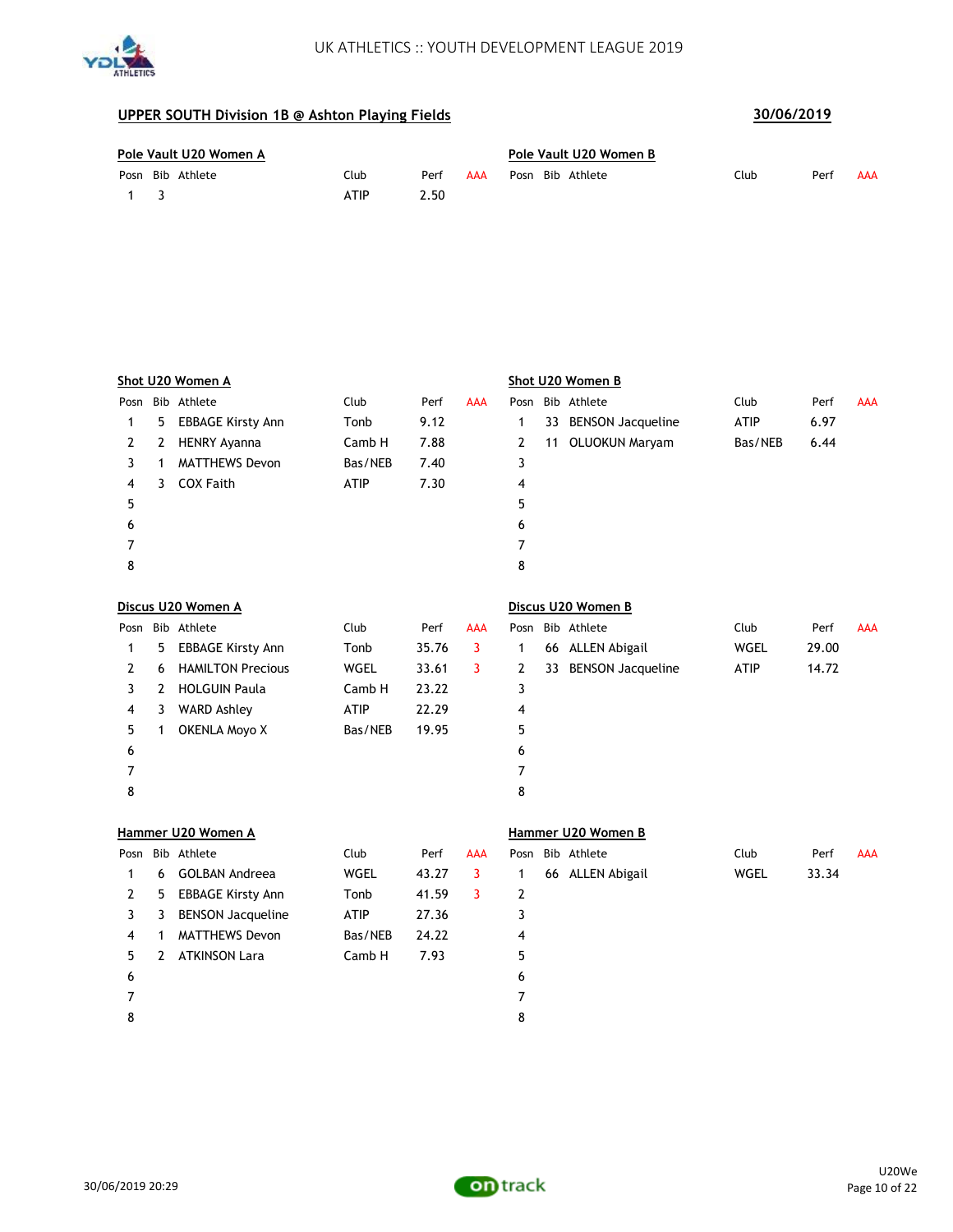

|      | Javelin U20 Women A |                          |             |       |     |      | Javelin U20 Women B |                 |        |       |            |  |  |  |
|------|---------------------|--------------------------|-------------|-------|-----|------|---------------------|-----------------|--------|-------|------------|--|--|--|
| Posn |                     | Bib Athlete              | Club        | Perf  | AAA | Posn |                     | Bib Athlete     | Club   | Perf  | <b>AAA</b> |  |  |  |
|      | 2                   | <b>HOLGUIN Paula</b>     | Camb H      | 39.62 | 2   |      |                     | 22 LUDWIG Greta | Camb H | 21.76 |            |  |  |  |
| 2    | 3                   | <b>WARD Ashley</b>       | <b>ATIP</b> | 31.69 |     | 2    |                     |                 |        |       |            |  |  |  |
| 3    | 5.                  | <b>EBBAGE Kirsty Ann</b> | Tonb        | 28.87 |     | 3    |                     |                 |        |       |            |  |  |  |
| 4    |                     | <b>MATTHEWS Devon</b>    | Bas/NEB     | 27.16 |     | 4    |                     |                 |        |       |            |  |  |  |
| 5.   | 6                   | <b>FINCH Millie</b>      | WGEL        | 6.60  |     | 5    |                     |                 |        |       |            |  |  |  |
| 6    |                     |                          |             |       |     | 6    |                     |                 |        |       |            |  |  |  |
|      |                     |                          |             |       |     |      |                     |                 |        |       |            |  |  |  |
| 8    |                     |                          |             |       |     | 8    |                     |                 |        |       |            |  |  |  |

### **4 x 100m U20 Women A**

| Posn No. Club |   |                      | Runners                                                              | Perf |
|---------------|---|----------------------|----------------------------------------------------------------------|------|
|               |   | Bas/NEB              | BAKARE Danielle TONGE Myomi WHITEHEAD-SHAKES Jazmin AWALA SHAW Dolit | 50.5 |
| 2             | 3 | <b>ATIP</b>          | WHIFFEN Charlotte X OGUNTUGA Gabrielle X COX Faith YEANDLE BRONWYN X | 52.9 |
| 3.            | 2 | Camb H               | LUDWIG Greta HENRY Ayanna ATKINSON Lara ELLIOTT Sapphire-chyna       | 55.8 |
| 4             |   |                      |                                                                      |      |
| 5             |   |                      |                                                                      |      |
| 6             |   |                      |                                                                      |      |
|               |   |                      |                                                                      |      |
| 8             |   |                      |                                                                      |      |
|               |   |                      |                                                                      |      |
|               |   | 4 x 400m U20 Women A |                                                                      |      |

| Posn No. |   |         | Club | <b>Runners</b>                                                    | Perf    |
|----------|---|---------|------|-------------------------------------------------------------------|---------|
|          |   | Bas/NEB |      | TONGE Myomi HARRIS Daizy X AWALA SHAW Dolita BURRELL Grace        | 04:56.1 |
| 2        | 6 | WGEL    |      | NANDAWULA Miriam TAYLOR Siena BUAKU Rhianna MCLEAN-JACKSON Wren X | DQ      |
|          |   |         |      |                                                                   |         |
| 4        |   |         |      |                                                                   |         |
| 5        |   |         |      |                                                                   |         |
| 6        |   |         |      |                                                                   |         |
|          |   |         |      |                                                                   |         |
| 8        |   |         |      |                                                                   |         |

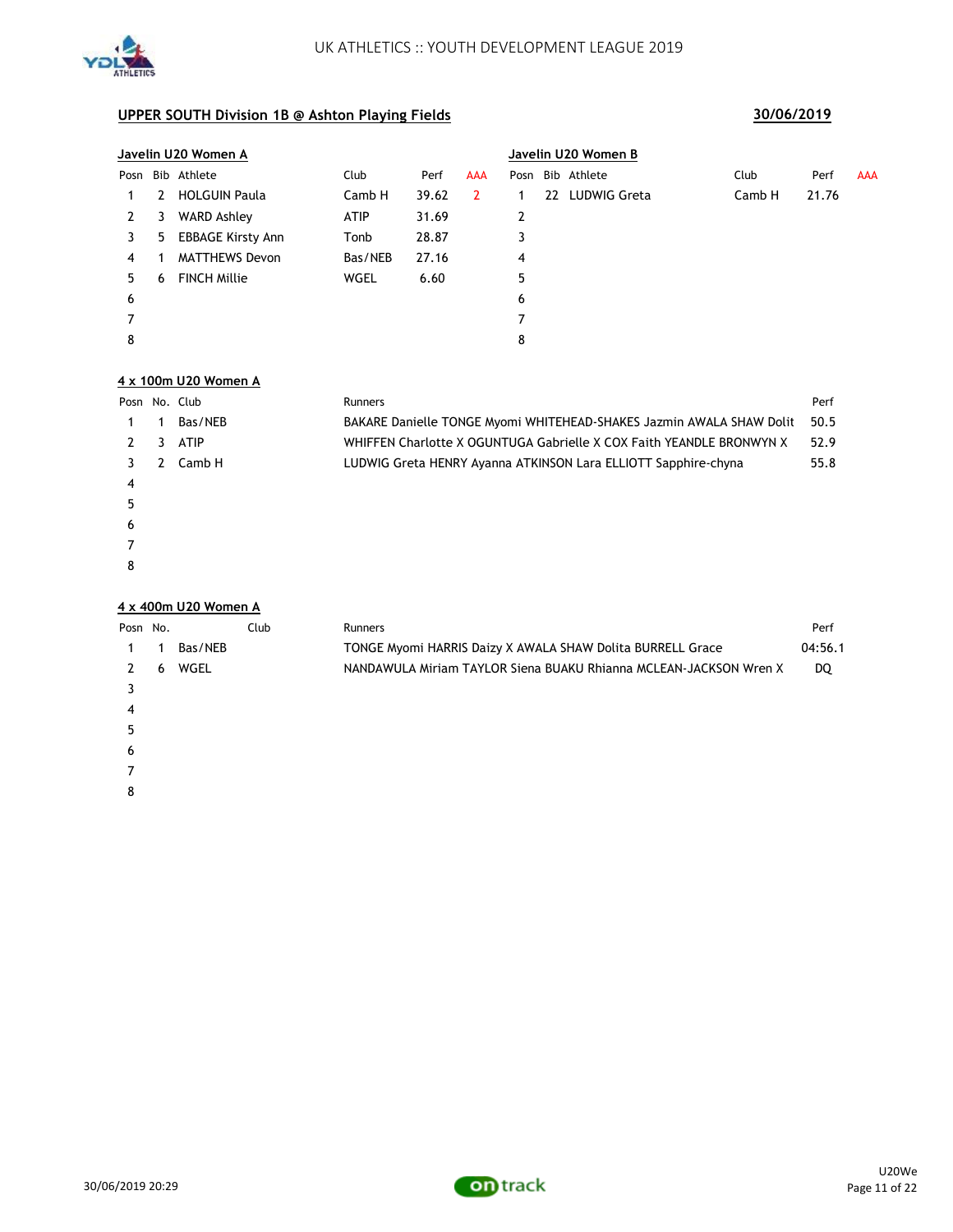

## **30/06/2019**

|   |    | 100m U17 Men A          | Wind        | 1.0      |                |   |   | 100m U17 Men B          | Wind        | 1.0      |            |
|---|----|-------------------------|-------------|----------|----------------|---|---|-------------------------|-------------|----------|------------|
|   |    | Posn No. Athlete        | Club        | Perf     | AAA            |   |   | Posn No. Athlete        | Club        | Perf     | <b>AAA</b> |
| 1 | A  | <b>ONILOGBO Michael</b> | Bas/NEB     | 10.80    | $\mathbf{1}$   | 1 |   | FF ONIGBANJO Sikiru     | <b>WGEL</b> | 11.13    | 1          |
| 2 | F. | ALABA Tolani            | WGEL        | 10.98    | 1              | 2 |   | EE SWABY Lewis          | Tonb        | 11.47    | 3          |
| 3 | E. | NWOGWUGWU Zachary       | Tonb        | 11.11    | 1              | 3 |   | AA ADESIYAN Michael     | Bas/NEB     | 11.73    | 4          |
| 4 | B  | JONES-GAYLE Omarion     | Camb H      | 11.50    | 3              | 4 |   | BB CHIKE-MICHAEL Judah  | Camb H      | 11.91    |            |
| 5 | C  | <b>FOAD Tammo</b>       | ATIP        | 12.71    |                | 5 |   | CC GARSIDE Adam         | ATIP        | 12.62    |            |
| 6 |    |                         |             |          |                | 6 |   |                         |             |          |            |
| 7 |    |                         |             |          |                | 7 |   |                         |             |          |            |
| 8 |    |                         |             |          |                | 8 |   |                         |             |          |            |
|   |    | 200m U17 Men A          | Wind        | 1.8      |                |   |   | 200m U17 Men B          | Wind        | 0.7      |            |
|   |    | Posn No. Athlete        | Club        | Perf     | AAA            |   |   | Posn No. Athlete        | Club        | Perf     | <b>AAA</b> |
| 1 | F. | ONIGBANJO Sikiru        | WGEL        | 22.52    | $\overline{1}$ | 1 |   | FF MASSEMBO Merveilles  | WGEL        | 23.03    | 3          |
| 2 | A  | PASCALL-MENZIE JOEL     | Bas/NEB     | 22.84    | 2              | 2 |   | EE BEASTY Zac           | Tonb        | 24.23    |            |
| 3 | E. | <b>MILLIGAN Alex</b>    | Tonb        | 23.90    | 4              | 3 |   | CC GARSIDE Adam         | ATIP        | 26.63    |            |
| 4 | B  | JONES-GAYLE Omarion     | Camb H      | 24.15    |                | 4 |   |                         |             |          |            |
| 5 | C  | <b>FOAD Tammo</b>       | <b>ATIP</b> | 26.27    |                | 5 |   |                         |             |          |            |
| 6 |    |                         |             |          |                | 6 |   |                         |             |          |            |
| 7 |    |                         |             |          |                | 7 |   |                         |             |          |            |
| 8 |    |                         |             |          |                | 8 |   |                         |             |          |            |
|   |    | <u>400m U17 Men A</u>   |             |          |                |   |   | 400m U17 Men B          |             |          |            |
|   |    | Posn No. Athlete        | Club        | Perf     | <b>AAA</b>     |   |   | Posn No. Athlete        | Club        | Perf     | AAA        |
| 1 | A  | RASHBROOK Jamie         | Bas/NEB     | 51.32    | $\overline{2}$ | 1 |   | AA HUME Jake            | Bas/NEB     | 55.89    |            |
| 2 | B  | OREGBOMWANHIA Darren    | Camb H      | 53.57    | 4              | 2 |   | <b>BB</b> CHRISTIE Luke | Camb H      | 55.90    |            |
| 3 |    | CC WICKENS George       | <b>ATIP</b> | 55.34    |                | 3 | C | <b>STIVAL Louis</b>     | <b>ATIP</b> | 59.42    |            |
| 4 |    | E SAVAGE Santiago       | Tonb        | 59.42    |                | 4 |   |                         |             |          |            |
| 5 |    |                         |             |          |                | 5 |   |                         |             |          |            |
| 6 |    |                         |             |          |                | 6 |   |                         |             |          |            |
| 7 |    |                         |             |          |                | 7 |   |                         |             |          |            |
| 8 |    |                         |             |          |                | 8 |   |                         |             |          |            |
|   |    | 800m U17 Men A          |             |          |                |   |   | 800m U17 Men B          |             |          |            |
|   |    | Posn No. Athlete        | Club        | Perf     | AAA            |   |   | Posn No. Athlete        | Club        | Perf     | AAA        |
| 1 | A  | <b>LINSELL Toby</b>     | Bas/NEB     | 02:08.50 |                | 1 |   | AA JACKSON Harry        | Bas/NEB     | 02:14.40 |            |
| 2 | B  | OKOMAYIN John           | Camb H      | 02:13.50 |                | 2 |   | BB WOODS Louis          | Camb H      | 02:19.10 |            |
| 3 | F. | ALLGOOD Kieran          | WGEL        | 02:16.70 |                | 3 |   | FF GULER Cem            | WGEL        | 02:25.30 |            |
| 4 |    |                         |             |          |                | 4 |   |                         |             |          |            |
| 5 |    |                         |             |          |                | 5 |   |                         |             |          |            |
| 6 |    |                         |             |          |                | 6 |   |                         |             |          |            |
| 7 |    |                         |             |          |                | 7 |   |                         |             |          |            |
| 8 |    |                         |             |          |                | 8 |   |                         |             |          |            |

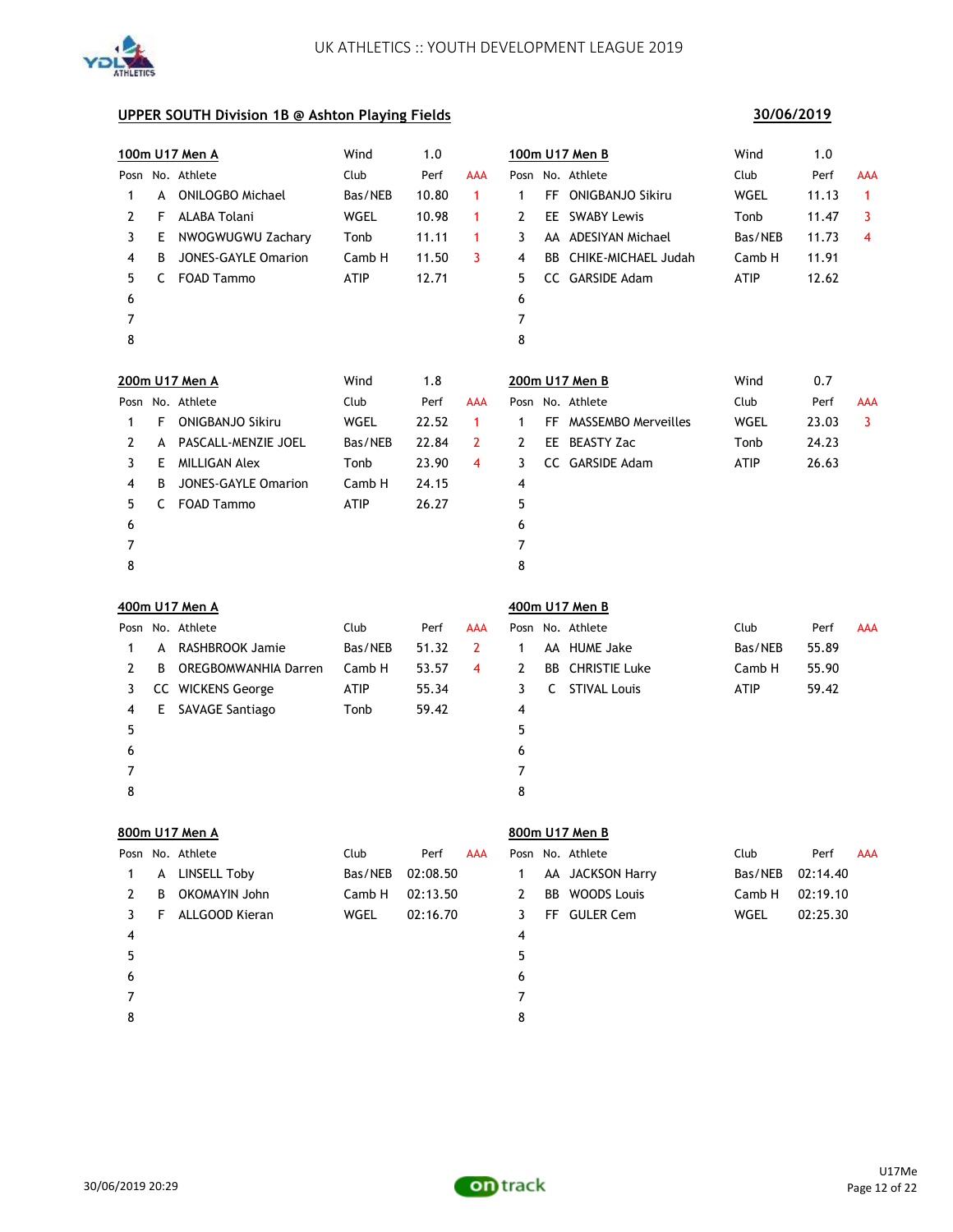

|              |   | 1500m U17 Men A        |         |          |                |   | 1500m U17 Men B        |         |       |     |
|--------------|---|------------------------|---------|----------|----------------|---|------------------------|---------|-------|-----|
|              |   | Posn No. Athlete       | Club    | Perf     | AAA            |   | Posn No. Athlete       | Club    | Perf  | AAA |
| 1            | C | SMALL Jack             | ATIP    | 04:12.62 | $\overline{2}$ | 1 |                        |         |       |     |
| 2            | A | MCGILL Joshua          | Bas/NEB | 04:26.69 | 4              | 2 |                        |         |       |     |
| 3            |   | FF GULER Cem           | WGEL    | 05:02.41 |                | 3 |                        |         |       |     |
| 4            |   |                        |         |          |                | 4 |                        |         |       |     |
| 5            |   |                        |         |          |                | 5 |                        |         |       |     |
| 6            |   |                        |         |          |                | 6 |                        |         |       |     |
| 7            |   |                        |         |          |                | 7 |                        |         |       |     |
| 8            |   |                        |         |          |                | 8 |                        |         |       |     |
|              |   | 3000m U17 Men A        |         |          |                |   | 3000m U17 Men B        |         |       |     |
|              |   | Posn No. Athlete       | Club    | Perf     | AAA            |   | Posn No. Athlete       | Club    | Perf  | AAA |
| 1            | B |                        | Camb H  | 09:13.91 | 3              | 1 |                        |         |       |     |
| 2            | Ε | <b>TAYLOR Matthew</b>  | Tonb    | 09:39.63 | $\overline{4}$ | 2 |                        |         |       |     |
| 3            | A | <b>HOUCHELL Daniel</b> | Bas/NEB | 10:16.37 |                | 3 |                        |         |       |     |
| 4            |   |                        |         |          |                | 4 |                        |         |       |     |
| 5            |   |                        |         |          |                | 5 |                        |         |       |     |
| 6            |   |                        |         |          |                | 6 |                        |         |       |     |
| 7            |   |                        |         |          |                | 7 |                        |         |       |     |
| 8            |   |                        |         |          |                | 8 |                        |         |       |     |
|              |   | 100m Hurdles U17 Men A | Wind    | 1.1      |                |   | 100m Hurdles U17 Men B | Wind    | 1.1   |     |
|              |   | Posn No. Athlete       | Club    | Perf     | AAA            |   | Posn No. Athlete       | Club    | Perf  | AAA |
| 1            |   | A HARDING Joseph       | Bas/NEB | 13.11    | 1              | 1 | AA DALE Charlie        | Bas/NEB | 14.23 | 3   |
| 2            | C | <b>ALAJIKI Michael</b> | ATIP    | 14.17    | 3              | 2 |                        |         |       |     |
| 3            |   |                        |         |          |                | 3 |                        |         |       |     |
| 4            |   |                        |         |          |                | 4 |                        |         |       |     |
| 5            |   |                        |         |          |                | 5 |                        |         |       |     |
| 6            |   |                        |         |          |                | 6 |                        |         |       |     |
| 7            |   |                        |         |          |                | 7 |                        |         |       |     |
| 8            |   |                        |         |          |                | 8 |                        |         |       |     |
|              |   | 400m Hurdles U17 Men A |         |          |                |   | 400m Hurdles U17 Men B |         |       |     |
|              |   | Posn No. Athlete       | Club    | Perf     | <b>AAA</b>     |   | Posn No. Athlete       | Club    | Perf  | AAA |
| $\mathbf{1}$ | B | OKOMAYIN John          | Camb H  | 65.03    |                | 1 |                        |         |       |     |
| 2            | A | <b>PAINTER Kevin</b>   | Bas/NEB | 69.71    |                | 2 |                        |         |       |     |
| 3            |   |                        |         |          |                | 3 |                        |         |       |     |
| 4            |   |                        |         |          |                | 4 |                        |         |       |     |
| 5            |   |                        |         |          |                | 5 |                        |         |       |     |
| 6            |   |                        |         |          |                | 6 |                        |         |       |     |
| 7            |   |                        |         |          |                | 7 |                        |         |       |     |
| 8            |   |                        |         |          |                | 8 |                        |         |       |     |

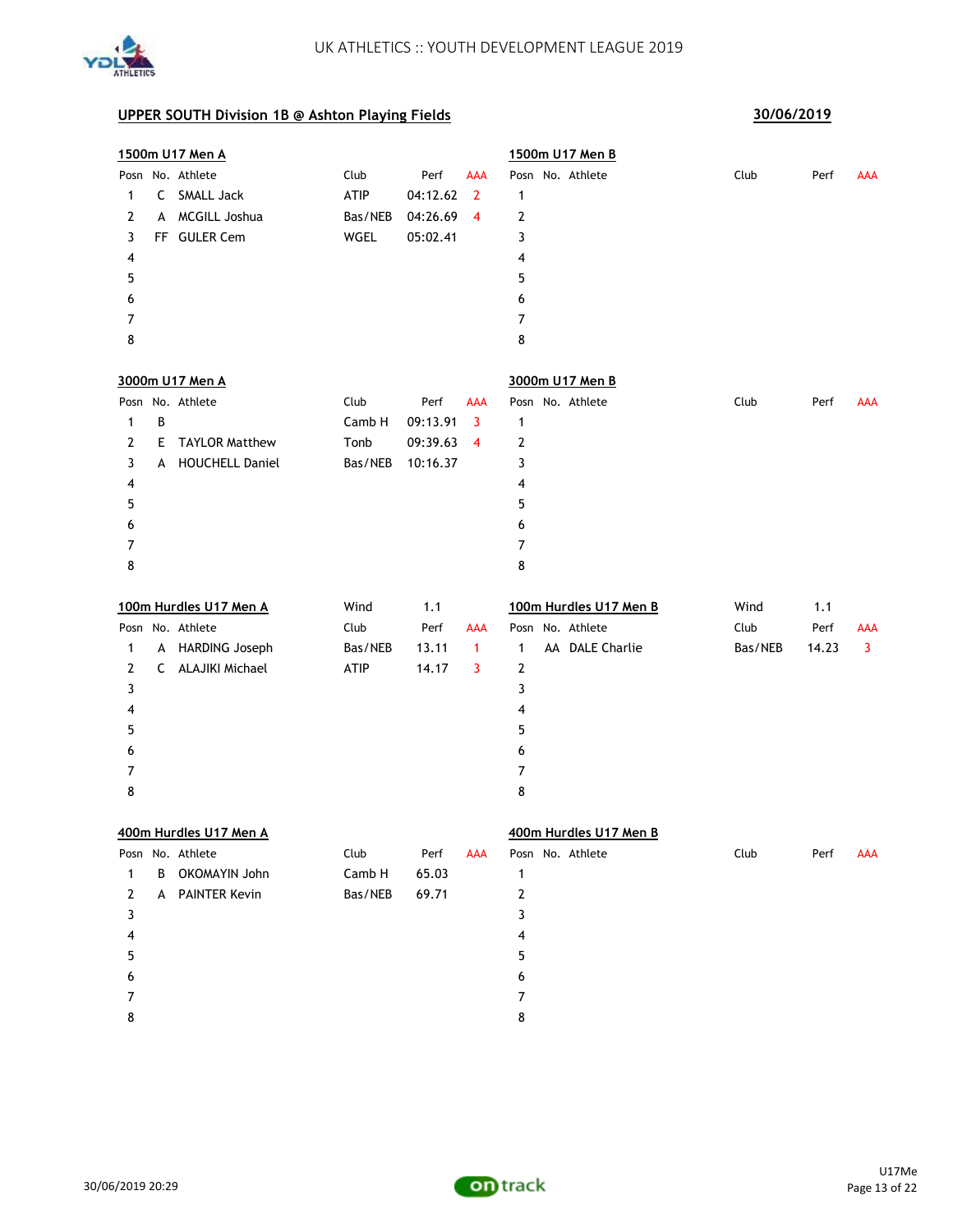

4 C STIVAL Louis **ATIP** 1.60

|      |    | 1500m s/c U17 Men A    |             |      |              |      |   | 1500m s/c U17 Men B      |             |      |            |
|------|----|------------------------|-------------|------|--------------|------|---|--------------------------|-------------|------|------------|
|      |    | Posn No. Athlete       | Club        | Perf | <b>AAA</b>   |      |   | Posn No. Athlete         | Club        | Perf | <b>AAA</b> |
| 1    |    |                        |             |      |              | 1    |   |                          |             |      |            |
| 2    |    |                        |             |      |              | 2    |   |                          |             |      |            |
| 3    |    |                        |             |      |              | 3    |   |                          |             |      |            |
| 4    |    |                        |             |      |              | 4    |   |                          |             |      |            |
| 5    |    |                        |             |      |              | 5    |   |                          |             |      |            |
| 6    |    |                        |             |      |              | 6    |   |                          |             |      |            |
| 7    |    |                        |             |      |              | 7    |   |                          |             |      |            |
| 8    |    |                        |             |      |              | 8    |   |                          |             |      |            |
|      |    | Long Jump U17 Men A    |             |      |              |      |   | Long Jump U17 Men B      |             |      |            |
| Posn |    | Bib Athlete            | Club        | Perf | <b>AAA</b>   | Posn |   | Bib Athlete              | Club        | Perf | <b>AAA</b> |
| 1    | A  | <b>AKINYEMI Damope</b> | Bas/NEB     | 6.60 | $\mathbf{1}$ | 1    | C | <b>GARSIDE Adam</b>      | ATIP        | 4.80 |            |
| 2    | B  | <b>FALODE Daniel</b>   | Camb H      | 6.47 | $\mathbf{1}$ | 2    |   |                          |             |      |            |
| 3    | E. | <b>SWABY Lewis</b>     | Tonb        | 6.35 | $\mathbf{1}$ | 3    |   |                          |             |      |            |
| 4    | F  | <b>OSHODI Samuel</b>   | WGEL        | 5.45 |              | 4    |   |                          |             |      |            |
| 5    |    | CC CHAPMAN Owen        | <b>ATIP</b> | 5.23 |              | 5    |   |                          |             |      |            |
| 6    |    |                        |             |      |              | 6    |   |                          |             |      |            |
| 7    |    |                        |             |      |              | 7    |   |                          |             |      |            |
| 8    |    |                        |             |      |              | 8    |   |                          |             |      |            |
|      |    | High Jump U17 Men A    |             |      |              |      |   | High Jump U17 Men B      |             |      |            |
| Posn |    | Bib Athlete            | Club        | Perf | <b>AAA</b>   |      |   | Posn Bib Athlete         | Club        | Perf | <b>AAA</b> |
| 1    |    | AA HUNT Thomas         | Bas/NEB     | 1.80 | 3            | 1    |   | A AKINYEMI Damope        | Bas/NEB     | 1.55 |            |
| 2    | F  | <b>EDWARDS Roshaun</b> | WGEL        | 1.70 | 4            | 2    |   | <b>CC WICKENS George</b> | <b>ATIP</b> | 1.45 |            |
| 3    | Ε  | <b>BEASTY Zac</b>      | Tonb        | 1.65 |              |      |   |                          |             |      |            |

|      | Triple Jump U17 Men A |                        |             |       |     | Triple Jump U17 Men B |    |                  |         |       |            |  |
|------|-----------------------|------------------------|-------------|-------|-----|-----------------------|----|------------------|---------|-------|------------|--|
| Posn |                       | Bib Athlete            | Club        | Perf  | AAA | Posn                  |    | Bib Athlete      | Club    | Perf  | <b>AAA</b> |  |
| 1    | A                     | <b>FADAYIRO Reuben</b> | Bas/NEB     | 13.83 |     |                       | AA | ADESIYAN Michael | Bas/NEB | 13.20 |            |  |
| 2    | C                     | <b>ALAJIKI Michael</b> | <b>ATIP</b> | 13.57 |     | 2                     |    |                  |         |       |            |  |
| 3    | FF                    | <b>OSHODI Samuel</b>   | WGEL        | 12.47 | 3   | 3                     |    |                  |         |       |            |  |
| 4    |                       |                        |             |       |     | 4                     |    |                  |         |       |            |  |
| 5    |                       |                        |             |       |     | 5                     |    |                  |         |       |            |  |
| 6    |                       |                        |             |       |     | 6                     |    |                  |         |       |            |  |
| 7    |                       |                        |             |       |     |                       |    |                  |         |       |            |  |
| 8    |                       |                        |             |       |     | 8                     |    |                  |         |       |            |  |
|      |                       |                        |             |       |     |                       |    |                  |         |       |            |  |

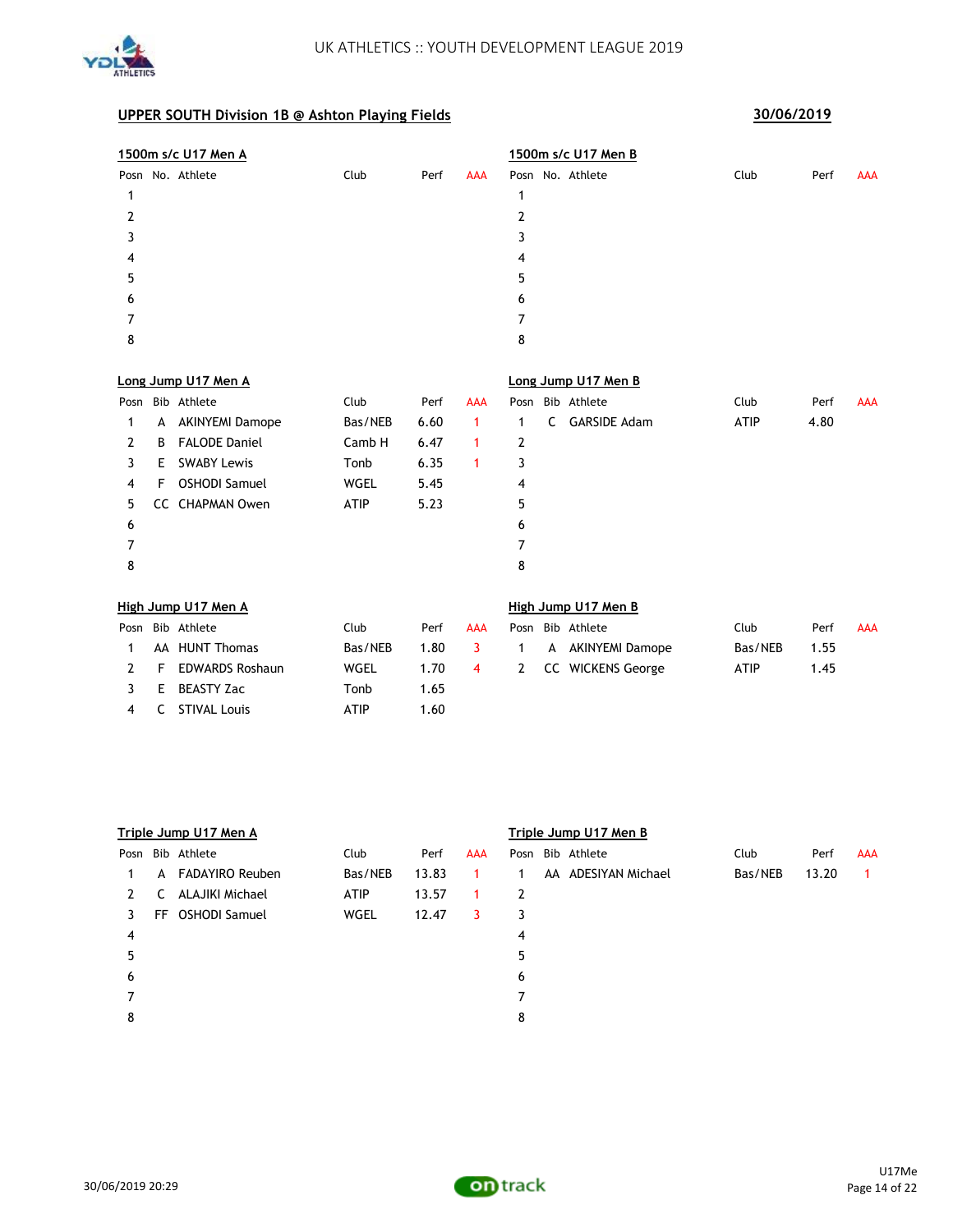

| Pole Vault U17 Men A |    |                       |             |      |            | Pole Vault U17 Men B |      |      |            |  |  |  |  |
|----------------------|----|-----------------------|-------------|------|------------|----------------------|------|------|------------|--|--|--|--|
|                      |    | Posn Bib Athlete      | Club        | Perf | <b>AAA</b> | Posn Bib Athlete     | Club | Perf | <b>AAA</b> |  |  |  |  |
|                      |    | 1 C FOTHERINGHAM Theo | <b>ATIP</b> | 3.20 |            |                      |      |      |            |  |  |  |  |
| $\mathcal{L}$        | -F | ALABA Tolani          | WGEL        | 3.20 |            |                      |      |      |            |  |  |  |  |

|              | Shot U17 Men A |                        |         |       |                |   | Shot U17 Men B    |         |       |            |
|--------------|----------------|------------------------|---------|-------|----------------|---|-------------------|---------|-------|------------|
| Posn         |                | Bib Athlete            | Club    | Perf  | <b>AAA</b>     |   | Posn Bib Athlete  | Club    | Perf  | <b>AAA</b> |
| 1            | A              | <b>IKEJI Kenneth</b>   | Bas/NEB | 12.86 | $\overline{2}$ | 1 |                   |         |       |            |
| $\mathbf{2}$ | F              | <b>WRIGHT Kai</b>      | WGEL    | 8.00  |                | 2 |                   |         |       |            |
| 3            |                |                        |         |       |                | 3 |                   |         |       |            |
| 4            |                |                        |         |       |                | 4 |                   |         |       |            |
| 5            |                |                        |         |       |                | 5 |                   |         |       |            |
| 6            |                |                        |         |       |                | 6 |                   |         |       |            |
| 7            |                |                        |         |       |                | 7 |                   |         |       |            |
| 8            |                |                        |         |       |                | 8 |                   |         |       |            |
|              |                |                        |         |       |                |   |                   |         |       |            |
|              |                | Discus U17 Men A       |         |       |                |   | Discus U17 Men B  |         |       |            |
| Posn         |                | Bib Athlete            | Club    | Perf  | <b>AAA</b>     |   | Posn Bib Athlete  | Club    | Perf  | <b>AAA</b> |
| 1            | A              | <b>IKEJI Kenneth</b>   | Bas/NEB | 31.73 | $\overline{4}$ | 1 | AA BAXTER Roshaun | Bas/NEB | 24.35 |            |
| $\mathbf{2}$ | F              | <b>WRIGHT Kai</b>      | WGEL    | 21.92 |                | 2 |                   |         |       |            |
| 3            | E.             | <b>ELPHICK Spencer</b> | Tonb    | 14.36 |                | 3 |                   |         |       |            |
| 4            |                |                        |         |       |                | 4 |                   |         |       |            |
| 5            |                |                        |         |       |                | 5 |                   |         |       |            |
| 6            |                |                        |         |       |                | 6 |                   |         |       |            |
| 7            |                |                        |         |       |                |   |                   |         |       |            |
|              |                |                        |         |       |                | 7 |                   |         |       |            |

|   | Hammer U17 Men A |                   |         |       |                |   | Hammer U17 Men B |                  |      |      |     |  |  |
|---|------------------|-------------------|---------|-------|----------------|---|------------------|------------------|------|------|-----|--|--|
|   |                  | Posn Bib Athlete  | Club    | Perf  | AAA            |   |                  | Posn Bib Athlete | Club | Perf | AAA |  |  |
| 1 | A                | IKEJI Kenneth     | Bas/NEB | 65.99 | $\blacksquare$ | 1 |                  |                  |      |      |     |  |  |
| 2 | F                | <b>WRIGHT Kai</b> | WGEL    | 42.05 | - 3            | 2 |                  |                  |      |      |     |  |  |
| 3 |                  |                   |         |       |                |   |                  |                  |      |      |     |  |  |
| 4 |                  |                   |         |       |                | 4 |                  |                  |      |      |     |  |  |
| 5 |                  |                   |         |       |                | 5 |                  |                  |      |      |     |  |  |
| 6 |                  |                   |         |       |                | 6 |                  |                  |      |      |     |  |  |
| 7 |                  |                   |         |       |                |   |                  |                  |      |      |     |  |  |
| 8 |                  |                   |         |       |                | 8 |                  |                  |      |      |     |  |  |
|   |                  |                   |         |       |                |   |                  |                  |      |      |     |  |  |

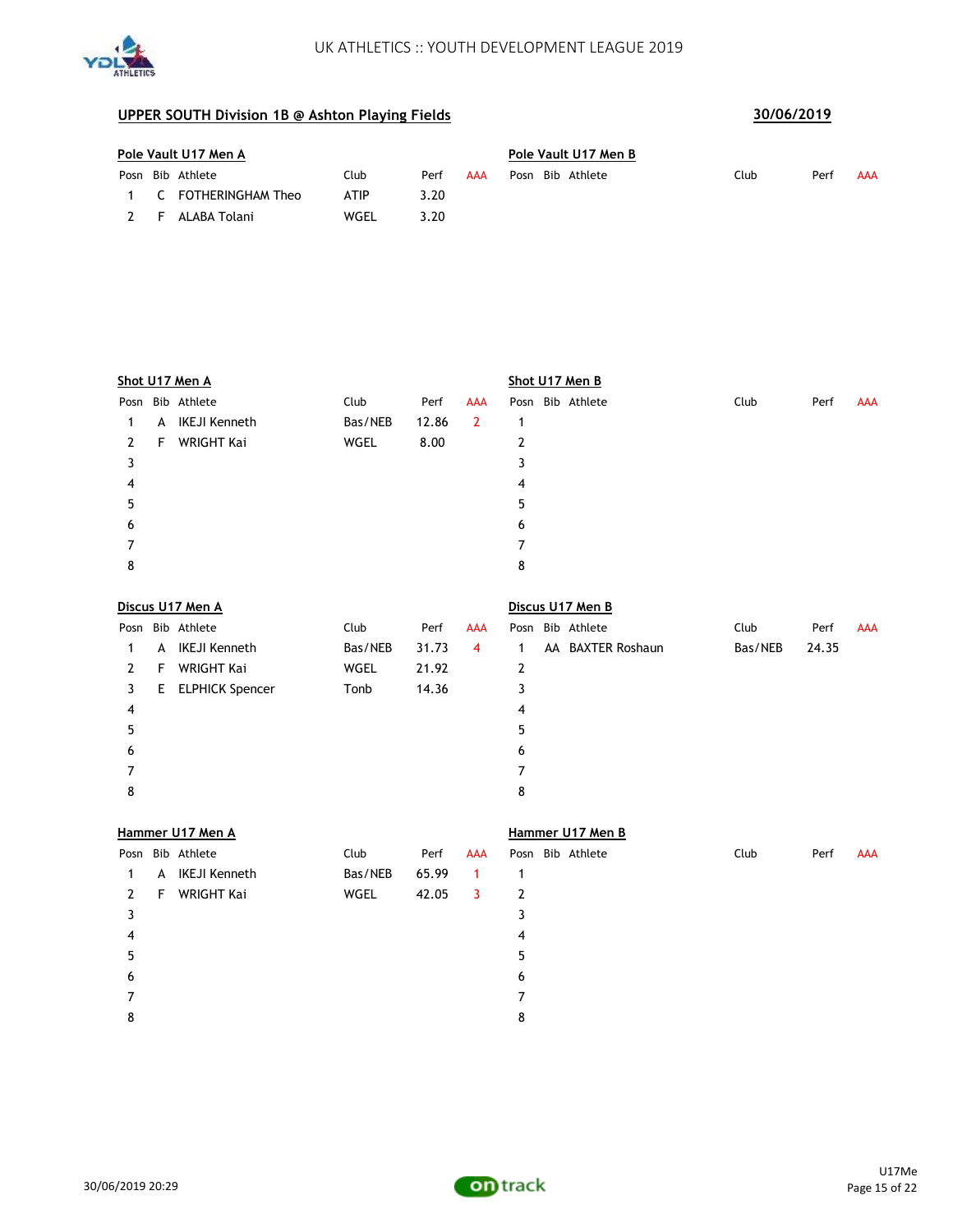

|              | Javelin U17 Men A |                        |         |       |            |   | Javelin U17 Men B |                      |         |       |            |  |  |
|--------------|-------------------|------------------------|---------|-------|------------|---|-------------------|----------------------|---------|-------|------------|--|--|
|              |                   | Posn Bib Athlete       | Club    | Perf  | <b>AAA</b> |   |                   | Posn Bib Athlete     | Club    | Perf  | <b>AAA</b> |  |  |
|              | F                 | <b>CHAMBERS Jake</b>   | WGEL    | 36.06 |            | 1 |                   | EE SAVAGE Santiago   | Tonb    | 15.76 |            |  |  |
| $\mathbf{2}$ | E.                | <b>ELPHICK Spencer</b> | Tonb    | 34.27 |            | 2 | A                 | <b>PAINTER Kevin</b> | Bas/NEB | 10.74 |            |  |  |
|              | AA                | <b>BAXTER Roshaun</b>  | Bas/NEB | 18.31 |            | 3 |                   |                      |         |       |            |  |  |
| 4            |                   |                        |         |       |            | 4 |                   |                      |         |       |            |  |  |
| 5            |                   |                        |         |       |            | 5 |                   |                      |         |       |            |  |  |
| 6            |                   |                        |         |       |            | 6 |                   |                      |         |       |            |  |  |
|              |                   |                        |         |       |            |   |                   |                      |         |       |            |  |  |
| 8            |                   |                        |         |       |            | 8 |                   |                      |         |       |            |  |  |

### **4 x 100m U17 Men A** REC

| Posn No. Club |   |             | <b>Runners</b>                                                       | Perf |
|---------------|---|-------------|----------------------------------------------------------------------|------|
|               | A | Bas/NEB     | ADESIYAN Michael HARDING Joseph ONILOGBO Michael PASCALL-MENZIE JOEL | 42.6 |
| $\mathcal{L}$ | F | WGEL        | FERNANDO Aiden MASSEMBO Merveilles ONIGBANJO Sikiru ALABA Tolani     | 42.7 |
|               | F | Tonb        | SWABY Lewis NWOGWUGWU Zachary BEASTY Zac MILLIGAN Alex               | 44.1 |
| 4             |   | <b>ATIP</b> | <b>GARSIDE Adam ALAJIKI Michael WICKENS George STIVAL Louis</b>      | 48.7 |
| 5             |   |             |                                                                      |      |
| 6             |   |             |                                                                      |      |
|               |   |             |                                                                      |      |
| 8             |   |             |                                                                      |      |

### **4 x 400m U17 Men A**

|   |   | Posn No. Club | Runners                                                 | Perf    |
|---|---|---------------|---------------------------------------------------------|---------|
|   | A | Bas/NEB       | SMITH Joshua RASHBROOK Jamie JACKSON Harry LINSELL Toby | 03:37.6 |
|   |   |               |                                                         |         |
|   |   |               |                                                         |         |
| 4 |   |               |                                                         |         |
| 5 |   |               |                                                         |         |
| 6 |   |               |                                                         |         |
|   |   |               |                                                         |         |
| 8 |   |               |                                                         |         |

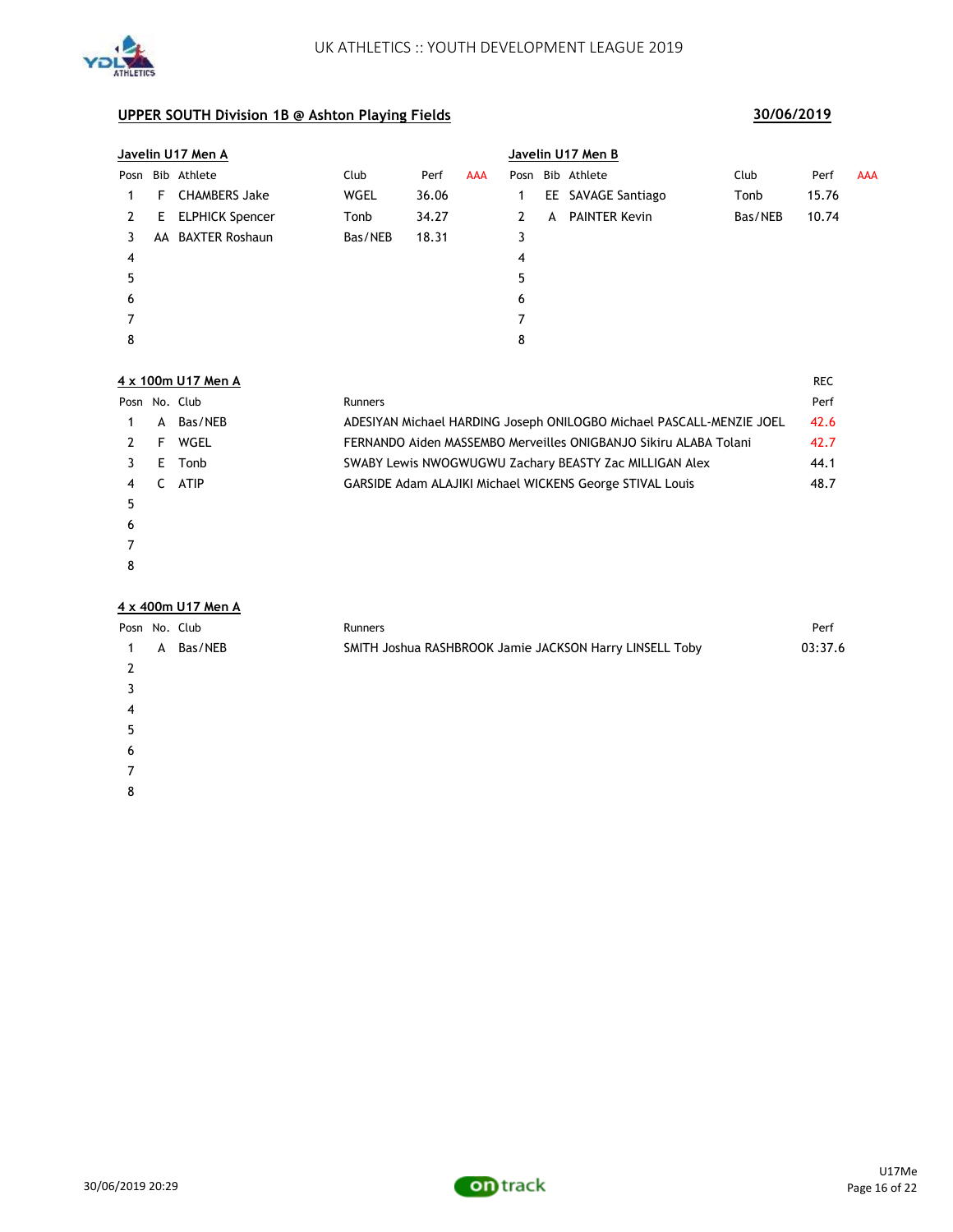

## **30/06/2019**

|   |    | 100m U17 Women A     | Wind        | 0.8     |              |              | 100m U17 Women B      | Wind        | 1.6     |                |
|---|----|----------------------|-------------|---------|--------------|--------------|-----------------------|-------------|---------|----------------|
|   |    | Posn No. Athlete     | Club        | Perf    | <b>AAA</b>   |              | Posn No. Athlete      | Club        | Perf    | AAA            |
| 1 | E. | FASSNIDGE Isabella   | Tonb        | 13.08   | 4            | $\mathbf{1}$ | AA ALATISE GRACE      | Bas/NEB     | 13.70   |                |
| 2 | A  | TANIMOWO Queen       | Bas/NEB     | 13.09   | 4            | 2            | CC OGUNTUGA Gabrielle | ATIP        | 13.76   |                |
| 3 | B  | KACOU Bryanna        | Camb H      | 13.59   |              | 3            |                       |             |         |                |
| 4 | C  | <b>ELSPASS Rosie</b> | <b>ATIP</b> | 13.99   |              | 4            |                       |             |         |                |
| 5 |    |                      |             |         |              | 5            |                       |             |         |                |
| 6 |    |                      |             |         |              | 6            |                       |             |         |                |
| 7 |    |                      |             |         |              | 7            |                       |             |         |                |
| 8 |    |                      |             |         |              | 8            |                       |             |         |                |
|   |    | 200m U17 Women A     | Wind        | nwi     |              |              | 200m U17 Women B      | Wind        |         |                |
|   |    | Posn No. Athlete     | Club        | Perf    | AAA          |              | Posn No. Athlete      | Club        | Perf    | AAA            |
| 1 | E. | FASSNIDGE Isabella   | Tonb        | 28.69   |              | 1            | EE MARRINER Maya      | Tonb        | 29.34   |                |
| 2 | C  | DAVIS Imogen         | ATIP        | 28.95   |              | 2            | CC OGUNTUGA Gabrielle | ATIP        | 30.77   |                |
| 3 | A  | <b>ARTHUR VANNA</b>  | Bas/NEB     | 30.78   |              | 3            |                       |             |         |                |
| 4 |    |                      |             |         |              | 4            |                       |             |         |                |
| 5 |    |                      |             |         |              | 5            |                       |             |         |                |
| 6 |    |                      |             |         |              | 6            |                       |             |         |                |
| 7 |    |                      |             |         |              | 7            |                       |             |         |                |
| 8 |    |                      |             |         |              | 8            |                       |             |         |                |
|   |    | 300m U17 Women A     |             |         |              |              | 300m U17 Women B      |             |         |                |
|   |    | Posn No. Athlete     | Club        | Perf    | <b>AAA</b>   |              | Posn No. Athlete      | Club        | Perf    | AAA            |
| 1 | F. | <b>ALVES Nicole</b>  | WGEL        | 40.91   | $\mathbf{2}$ | 1            | FF MCKENZIE Katherine | <b>WGEL</b> | 41.70   | $\overline{2}$ |
| 2 | E. | <b>BOWART Emily</b>  | Tonb        | 42.58   | 3            | 2            |                       |             |         |                |
| 3 | A  | <b>KRISE Jessica</b> | Bas/NEB     | 52.88   |              | 3            |                       |             |         |                |
| 4 |    |                      |             |         |              | 4            |                       |             |         |                |
| 5 |    |                      |             |         |              | 5            |                       |             |         |                |
| 6 |    |                      |             |         |              | 6            |                       |             |         |                |
| 7 |    |                      |             |         |              | 7            |                       |             |         |                |
| 8 |    |                      |             |         |              | 8            |                       |             |         |                |
|   |    | 800m U17 Women A     |             |         |              |              | 800m U17 Women B      |             |         |                |
|   |    | Posn No. Athlete     | Club        | Perf    | AAA          |              | Posn No. Athlete      | Club        | Perf    | <b>AAA</b>     |
| 1 | A  | <b>IVES Abigail</b>  | Bas/NEB     | 02:16.3 | $\mathbf{2}$ | 1            | CC ROGER Elisha       | ATIP        | 02:33.5 |                |
| 2 | C  | <b>SAWYER Maddy</b>  | ATIP        | 02:17.9 | 2            | 2            | AA HARRIS Daizy       | Bas/NEB     | 02:48.4 |                |
| 3 | E. | O'BRIEN Rebekah      | Tonb        | 02:23.0 | 4            | 3            | FF MCARDELL Hollie    | WGEL        | 02:50.9 |                |
| 4 | F  | <b>ADAMS Jessica</b> | WGEL        | 02:37.1 |              | 4            |                       |             |         |                |
| 5 |    |                      |             |         |              | 5            |                       |             |         |                |
| 6 |    |                      |             |         |              | 6            |                       |             |         |                |
| 7 |    |                      |             |         |              | 7            |                       |             |         |                |
| 8 |    |                      |             |         |              | 8            |                       |             |         |                |

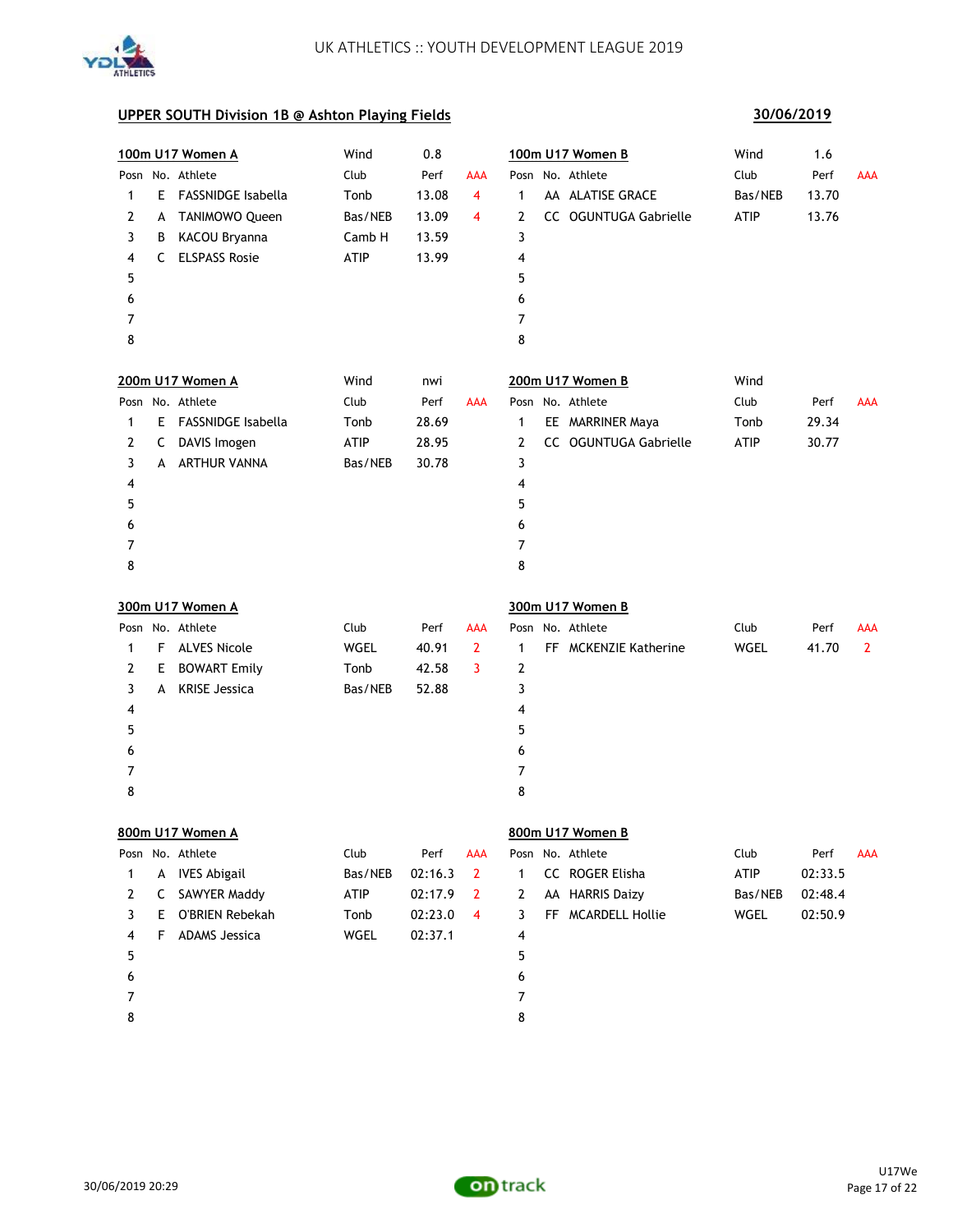

|   | 1500m U17 Women A |                          |             |          |            |   | 1500m U17 Women B  |         |          |            |
|---|-------------------|--------------------------|-------------|----------|------------|---|--------------------|---------|----------|------------|
|   |                   | Posn No. Athlete         | Club        | Perf     | <b>AAA</b> |   | Posn No. Athlete   | Club    | Perf     | <b>AAA</b> |
|   | C                 | ROGER Elisha             | <b>ATIP</b> | 05:04.45 |            | 1 | CC CHAPPELL Jildou | ATIP    | 05:15.07 |            |
| 2 | A                 | <b>WETHERIDGE Sophie</b> | Bas/NEB     | 05:05.02 |            | 2 | AA HARRIS Daizy    | Bas/NEB | 05:45.27 |            |
| 3 | F                 | <b>ADAMS</b> Jessica     | WGEL        | 05:27.74 |            | 3 |                    |         |          |            |
| 4 |                   |                          |             |          |            | 4 |                    |         |          |            |
| 5 |                   |                          |             |          |            | 5 |                    |         |          |            |
| 6 |                   |                          |             |          |            | 6 |                    |         |          |            |
|   |                   |                          |             |          |            |   |                    |         |          |            |
| 8 |                   |                          |             |          |            | 8 |                    |         |          |            |
|   |                   |                          |             |          |            |   |                    |         |          |            |

| 3000m U17 Women A |      | 3000m U17 Women B |                  |      |             |
|-------------------|------|-------------------|------------------|------|-------------|
| Posn No. Athlete  | Club | AAA<br>Perf       | Posn No. Athlete | Club | AAA<br>Perf |
|                   |      |                   |                  |      |             |
|                   |      |                   |                  |      |             |
|                   |      |                   |                  |      |             |
| 4                 |      |                   | 4                |      |             |
| 5                 |      |                   |                  |      |             |
| 6                 |      |                   | 6                |      |             |
|                   |      |                   |                  |      |             |
| 8                 |      |                   | 8                |      |             |
|                   |      |                   |                  |      |             |

|   |   | 80m Hurdles U17 Women A | Wind    |       |            |   | 80m Hurdles U17 Women B | Wind    |       |            |
|---|---|-------------------------|---------|-------|------------|---|-------------------------|---------|-------|------------|
|   |   | Posn No. Athlete        | Club    | Perf  | <b>AAA</b> |   | Posn No. Athlete        | Club    | Perf  | <b>AAA</b> |
|   | A | <b>MCGEE Ariyanna</b>   | Bas/NEB | 11.76 |            |   | AA OKENLA Moyo          | Bas/NEB | 12.79 | 4          |
| 2 | F | <b>BADHAM Victoria</b>  | Tonb    | 12.85 | 4          | 2 |                         |         |       |            |
| 3 |   |                         |         |       |            |   |                         |         |       |            |
| 4 |   |                         |         |       |            | 4 |                         |         |       |            |
| 5 |   |                         |         |       |            | 5 |                         |         |       |            |
| 6 |   |                         |         |       |            | 6 |                         |         |       |            |
|   |   |                         |         |       |            |   |                         |         |       |            |
| 8 |   |                         |         |       |            | 8 |                         |         |       |            |

|   |    | 300m Hurdles U17 Women A |      |       |                |   | 300m Hurdles U17 Women B |      |      |     |
|---|----|--------------------------|------|-------|----------------|---|--------------------------|------|------|-----|
|   |    | Posn No. Athlete         | Club | Perf  | <b>AAA</b>     |   | Posn No. Athlete         | Club | Perf | AAA |
| 1 | E. | <b>MARRINER Maya</b>     | Tonb | 47.78 | $\overline{4}$ |   |                          |      |      |     |
| 2 |    |                          |      |       |                | 2 |                          |      |      |     |
|   |    |                          |      |       |                |   |                          |      |      |     |
| 4 |    |                          |      |       |                | 4 |                          |      |      |     |
| 5 |    |                          |      |       |                | 5 |                          |      |      |     |
| 6 |    |                          |      |       |                | 6 |                          |      |      |     |
|   |    |                          |      |       |                |   |                          |      |      |     |
| 8 |    |                          |      |       |                | 8 |                          |      |      |     |
|   |    |                          |      |       |                |   |                          |      |      |     |



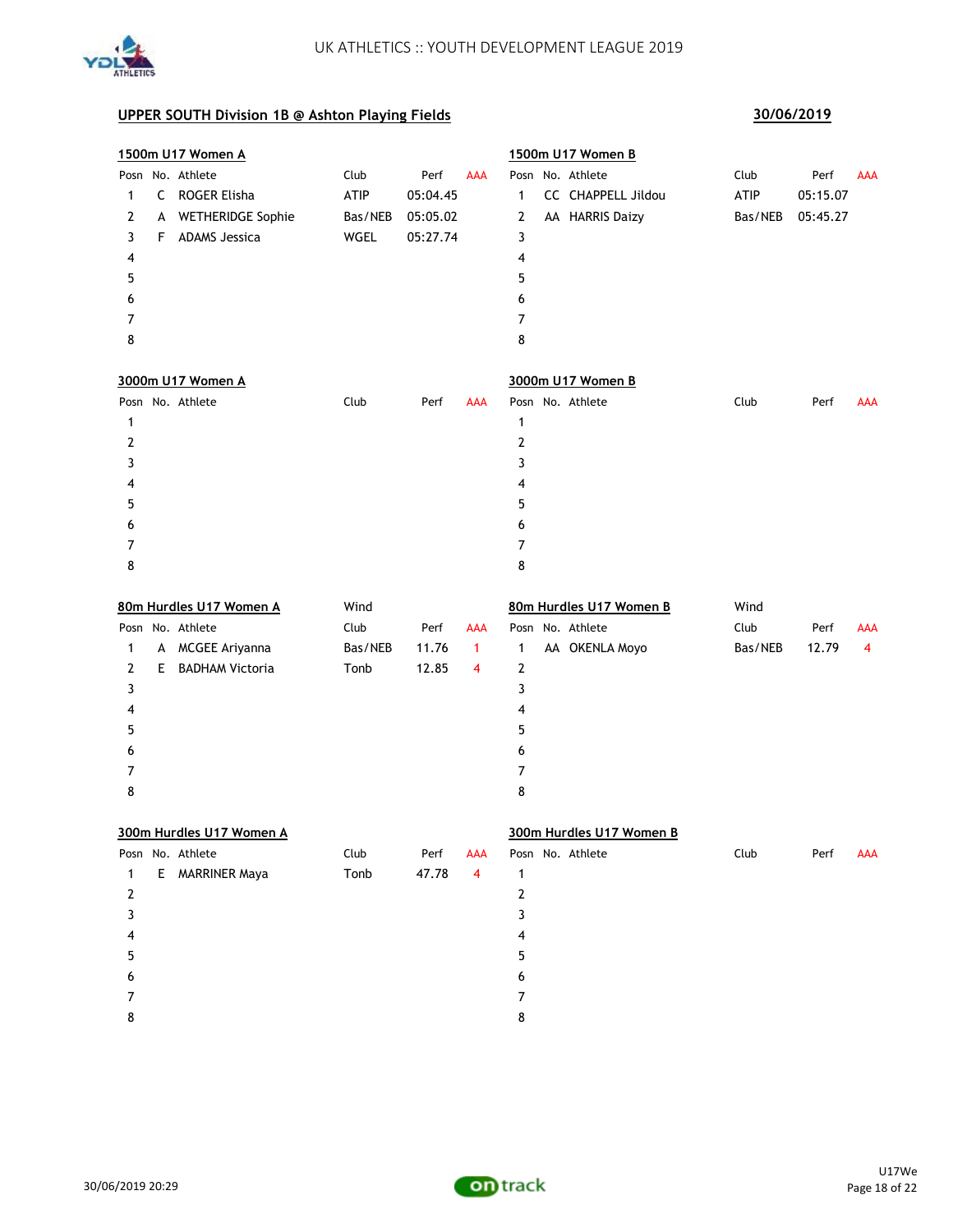

|      | <u>1500m s/c U17 Women A</u> |                         |             |      |                |      | 1500m s/c U17 Women B |                       |             |      |            |  |  |
|------|------------------------------|-------------------------|-------------|------|----------------|------|-----------------------|-----------------------|-------------|------|------------|--|--|
|      |                              | Posn No. Athlete        | Club        | Perf | <b>AAA</b>     |      |                       | Posn No. Athlete      | Club        | Perf | AAA        |  |  |
| 1    |                              |                         |             |      |                | 1    |                       |                       |             |      |            |  |  |
| 2    |                              |                         |             |      |                | 2    |                       |                       |             |      |            |  |  |
| 3    |                              |                         |             |      |                | 3    |                       |                       |             |      |            |  |  |
| 4    |                              |                         |             |      |                | 4    |                       |                       |             |      |            |  |  |
| 5    |                              |                         |             |      |                | 5    |                       |                       |             |      |            |  |  |
| 6    |                              |                         |             |      |                | 6    |                       |                       |             |      |            |  |  |
| 7    |                              |                         |             |      |                | 7    |                       |                       |             |      |            |  |  |
| 8    |                              |                         |             |      |                | 8    |                       |                       |             |      |            |  |  |
|      |                              | Long Jump U17 Women A   |             |      |                |      |                       | Long Jump U17 Women B |             |      |            |  |  |
| Posn |                              | Bib Athlete             | Club        | Perf | <b>AAA</b>     | Posn |                       | Bib Athlete           | Club        | Perf | <b>AAA</b> |  |  |
| 1    | E                            | O'BRIEN Rebekah         | Tonb        | 5.39 | $\overline{2}$ | 1    | CC                    | <b>ELSPASS Rosie</b>  | <b>ATIP</b> | 4.22 |            |  |  |
| 2    | C                            | DAVIS Imogen            | <b>ATIP</b> | 4.89 | 4              | 2    |                       | AA OSEWA Gabrielle    | Bas/NEB     | 3.97 |            |  |  |
| 3    | A                            | <b>EDWARDS Aneya</b>    | Bas/NEB     | 4.07 |                | 3    |                       |                       |             |      |            |  |  |
| 4    | F                            | <b>PROCTOR Casey</b>    | <b>WGEL</b> | 3.68 |                | 4    |                       |                       |             |      |            |  |  |
| 5    |                              |                         |             |      |                | 5    |                       |                       |             |      |            |  |  |
| 6    |                              |                         |             |      |                | 6    |                       |                       |             |      |            |  |  |
| 7    |                              |                         |             |      |                | 7    |                       |                       |             |      |            |  |  |
| 8    |                              |                         |             |      |                | 8    |                       |                       |             |      |            |  |  |
|      |                              | High Jump U17 Women A   |             |      |                |      |                       | High Jump U17 Women B |             |      |            |  |  |
| Posn |                              | Bib Athlete             | Club        | Perf | AAA            | Posn |                       | Bib Athlete           | Club        | Perf | <b>AAA</b> |  |  |
| 1    | Ε                            | <b>O'BRIEN Rebekah</b>  | Tonb        | 1.58 | 3              | 1    | AA                    | <b>KRISE Jessica</b>  | Bas/NEB     | 1.40 |            |  |  |
| 2    | A                            | MCGEE Ariyanna          | Bas/NEB     | 1.58 | 3              | 2    | С                     | <b>ELSPASS Rosie</b>  | <b>ATIP</b> | 1.35 |            |  |  |
| 3    | CC.                          | SADLER-REEVES Yasmin    | <b>ATIP</b> | 1.40 |                |      |                       |                       |             |      |            |  |  |
| 4    | B                            | <b>BRIDGE Alexandra</b> | Camb H      | X    |                |      |                       |                       |             |      |            |  |  |

|      | Triple Jump U17 Women A |                        |             |       |            |   | Triple Jump U17 Women B |                   |             |      |            |  |
|------|-------------------------|------------------------|-------------|-------|------------|---|-------------------------|-------------------|-------------|------|------------|--|
| Posn |                         | Bib Athlete            | Club        | Perf  | <b>AAA</b> |   |                         | Posn Bib Athlete  | Club        | Perf | <b>AAA</b> |  |
|      | A                       | <b>TANIMOWO Queen</b>  | Bas/NEB     | 10.53 | 2          |   |                         | AA KRISE Jessica  | Bas/NEB     | 9.34 |            |  |
| 2    | F                       | <b>BADHAM Victoria</b> | Tonb        | 10.52 | 2          | 2 |                         | CC WILLIAMS Alice | <b>ATIP</b> | 9.15 |            |  |
| 3.   |                         | SADLER-REEVES Yasmin   | <b>ATIP</b> | 10.23 | 3          | 3 |                         |                   |             |      |            |  |
| 4    |                         |                        |             |       |            | 4 |                         |                   |             |      |            |  |
| 5    |                         |                        |             |       |            | 5 |                         |                   |             |      |            |  |
| 6    |                         |                        |             |       |            | 6 |                         |                   |             |      |            |  |
|      |                         |                        |             |       |            |   |                         |                   |             |      |            |  |
| 8    |                         |                        |             |       |            | 8 |                         |                   |             |      |            |  |
|      |                         |                        |             |       |            |   |                         |                   |             |      |            |  |

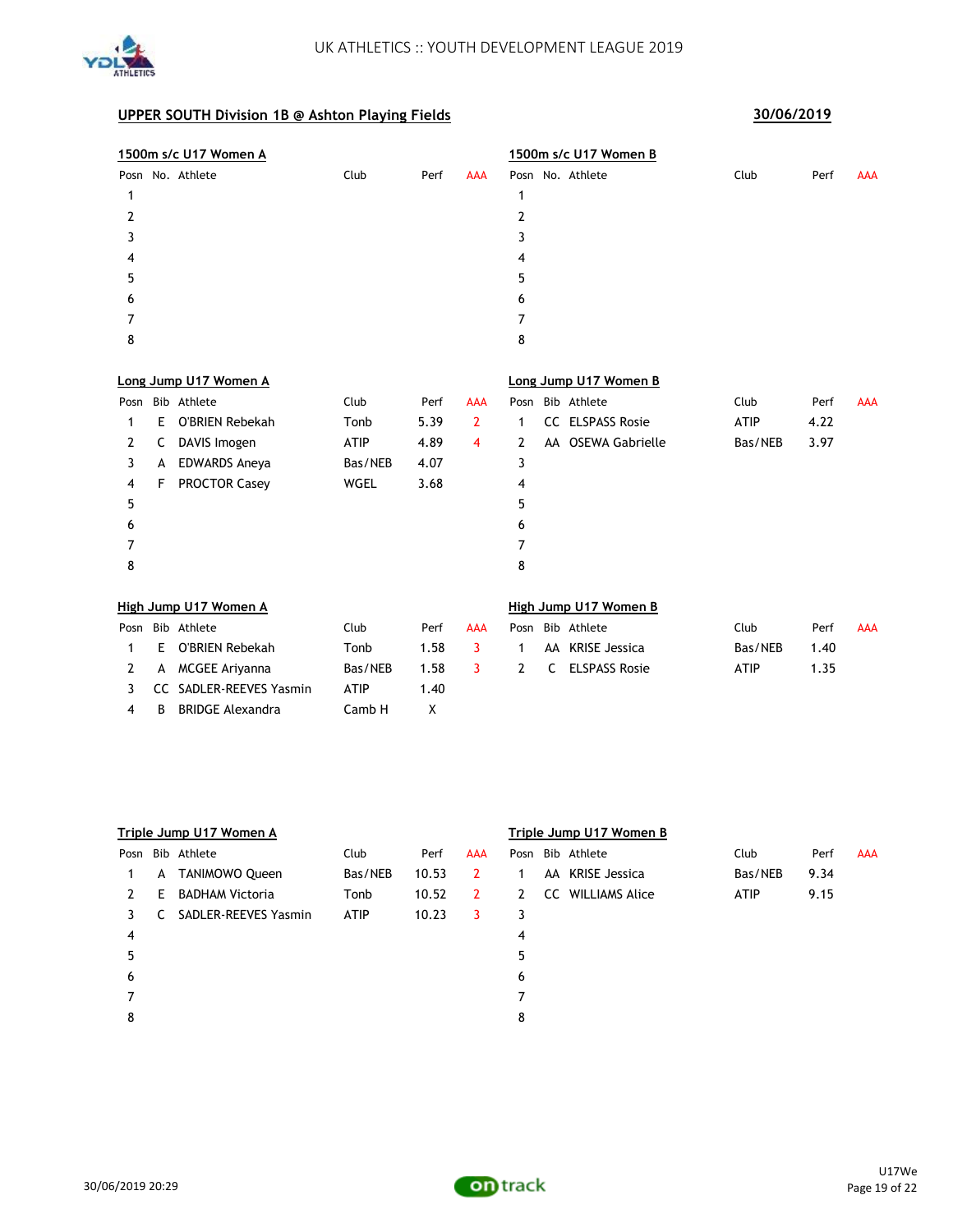

| Pole Vault U17 Women A |                  |      |      |     |  | Pole Vault U17 Women B |                           |             |                |     |  |  |
|------------------------|------------------|------|------|-----|--|------------------------|---------------------------|-------------|----------------|-----|--|--|
|                        | Posn Bib Athlete | Club | Perf | AAA |  |                        | Posn Bib Athlete          | Club        | Perf           | AAA |  |  |
|                        | 1 C EYLES Erin   | ATIP | 2.00 |     |  |                        | 1 CC SADLER-REEVES Yasmin | <b>ATIP</b> | $^{\circ}$ .85 |     |  |  |

|      | Shot U17 Women A |                          |             |       |                |              | Shot U17 Women B |                               |             |       |            |  |  |
|------|------------------|--------------------------|-------------|-------|----------------|--------------|------------------|-------------------------------|-------------|-------|------------|--|--|
| Posn |                  | Bib Athlete              | Club        | Perf  | <b>AAA</b>     | Posn         |                  | Bib Athlete                   | Club        | Perf  | <b>AAA</b> |  |  |
| 1    | E.               | <b>RIXON Maisie</b>      | Tonb        | 10.41 | 3              | $\mathbf{1}$ |                  | <b>BB</b> CATTANACH Madeleine | Camb H      | 8.05  |            |  |  |
| 2    | B                | <b>BRIDGE Alexandra</b>  | Camb H      | 9.88  | 4              | 2            |                  | AA WRIGHT Terrika             | Bas/NEB     | 7.41  |            |  |  |
| 3    | A                | <b>OSEWA Gabrielle</b>   | Bas/NEB     | 9.04  |                | 3            |                  |                               |             |       |            |  |  |
| 4    | F                | SIKIRU Simbiyat          | <b>WGEL</b> | 8.97  |                | 4            |                  |                               |             |       |            |  |  |
| 5    | C                | <b>WHIFFEN Charlotte</b> | <b>ATIP</b> | 7.88  |                | 5            |                  |                               |             |       |            |  |  |
| 6    |                  |                          |             |       |                | 6            |                  |                               |             |       |            |  |  |
| 7    |                  |                          |             |       |                | 7            |                  |                               |             |       |            |  |  |
| 8    |                  |                          |             |       |                | 8            |                  |                               |             |       |            |  |  |
|      |                  | Discus U17 Women A       |             |       |                |              |                  | Discus U17 Women B            |             |       |            |  |  |
| Posn |                  | Bib Athlete              | Club        | Perf  | <b>AAA</b>     | Posn         |                  | Bib Athlete                   | Club        | Perf  | <b>AAA</b> |  |  |
| 1    | B                | <b>STEWART Abbie</b>     | Camb H      | 33.30 | $\overline{2}$ | $\mathbf{1}$ |                  | AA ARTHUR VANNA               | Bas/NEB     | 14.02 |            |  |  |
| 2    | A                | <b>OSEWA Gabrielle</b>   | Bas/NEB     | 21.43 |                | 2            | <b>BB</b>        | <b>BRIDGE Alexandra</b>       | Camb H      | 12.89 |            |  |  |
| 3    | C.               | <b>HYLAND Maja</b>       | <b>ATIP</b> | 18.68 |                | 3            |                  |                               |             |       |            |  |  |
| 4    |                  |                          |             |       |                | 4            |                  |                               |             |       |            |  |  |
| 5    |                  |                          |             |       |                | 5            |                  |                               |             |       |            |  |  |
| 6    |                  |                          |             |       |                | 6            |                  |                               |             |       |            |  |  |
| 7    |                  |                          |             |       |                | 7            |                  |                               |             |       |            |  |  |
| 8    |                  |                          |             |       |                | 8            |                  |                               |             |       |            |  |  |
|      |                  | Hammer U17 Women A       |             |       |                |              |                  | Hammer U17 Women B            |             |       |            |  |  |
| Posn |                  | Bib Athlete              | Club        | Perf  | <b>AAA</b>     | Posn         |                  | Bib Athlete                   | Club        | Perf  | <b>AAA</b> |  |  |
| 1    | F                | SIKIRU Simbiyat          | <b>WGEL</b> | 49.32 | 2              | 1            |                  | <b>CC HARDING Rachel</b>      | <b>ATIP</b> | 20.01 |            |  |  |
| 2    | В                | <b>STEWART Abbie</b>     | Camb H      | 41.36 | 3              | 2            | BB               | <b>CATTANACH Madeleine</b>    | Camb H      | 18.81 |            |  |  |

3 A WRIGHT Terrika Bas/NEB 23.29 3 C WHIFFEN Charlotte ATIP 20.98 4 5 7 8

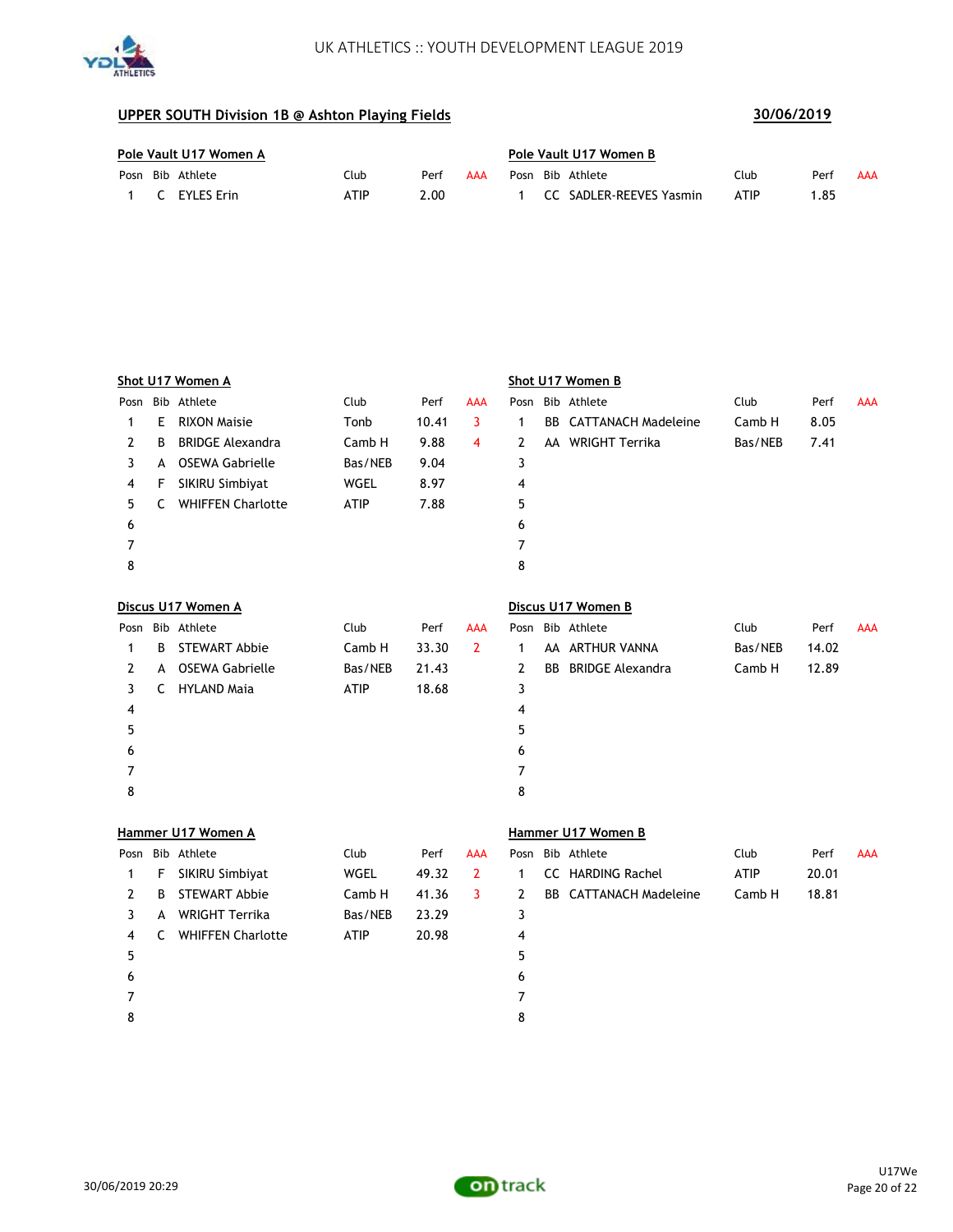

|               |   | Javelin U17 Women A          |             |       |            | Javelin U17 Women B |  |                   |             |       |            |  |
|---------------|---|------------------------------|-------------|-------|------------|---------------------|--|-------------------|-------------|-------|------------|--|
|               |   | Posn Bib Athlete             | Club        | Perf  | <b>AAA</b> |                     |  | Posn Bib Athlete  | Club        | Perf  | <b>AAA</b> |  |
|               | A | MORTLOCK Harriette           | Bas/NEB     | 41.09 | 1          |                     |  | CC HARDING Rachel | <b>ATIP</b> | 16.66 |            |  |
| $\mathcal{P}$ |   | <b>B</b> CATTANACH Madeleine | Camb H      | 28.67 | 4          | 2                   |  |                   |             |       |            |  |
| 3.            | C | HYLAND Maia                  | <b>ATIP</b> | 28.27 |            | 3                   |  |                   |             |       |            |  |
| 4             |   | E FASSNIDGE Isabella         | Tonb        | 12.73 |            | 4                   |  |                   |             |       |            |  |
| 5             |   |                              |             |       |            | 5                   |  |                   |             |       |            |  |
| 6             |   |                              |             |       |            | 6                   |  |                   |             |       |            |  |
|               |   |                              |             |       |            |                     |  |                   |             |       |            |  |
| 8             |   |                              |             |       |            | 8                   |  |                   |             |       |            |  |

### **4 x 100m U17 Women A**

| Posn No. Club |   |             | Runners                                                      | Perf |
|---------------|---|-------------|--------------------------------------------------------------|------|
|               | A | Bas/NEB     | EDWARDS Aneya OSEWA Gabrielle ALATISE GRACE SIBBONS Aleeya   | 52.9 |
| 2             | C | <b>ATIP</b> | ELSPASS Rosie DAVIS Imogen SADLER-REEVES Yasmin SAWYER Maddy | 53.2 |
|               |   |             |                                                              |      |
| 4             |   |             |                                                              |      |
| 5             |   |             |                                                              |      |
| 6             |   |             |                                                              |      |
|               |   |             |                                                              |      |
| 8             |   |             |                                                              |      |
|               |   |             |                                                              |      |

### **4 x 300m U17 Women A**

| Posn No. Club |   |             | Runners                                                       | Perf    |
|---------------|---|-------------|---------------------------------------------------------------|---------|
|               | F | WGEL        | MCKENZIE Katherine ADAMS Jessica MCARDELL Hollie ALVES Nicole | 03:04.4 |
| $\mathcal{L}$ | C | <b>ATIP</b> | SAWYER Maddy OGUNTUGA Gabrielle SAXBY Ella ROGER Elisha       | 03:09.8 |
|               |   |             |                                                               |         |
| 4             |   |             |                                                               |         |
| 5             |   |             |                                                               |         |
| 6             |   |             |                                                               |         |
|               |   |             |                                                               |         |
| 8             |   |             |                                                               |         |